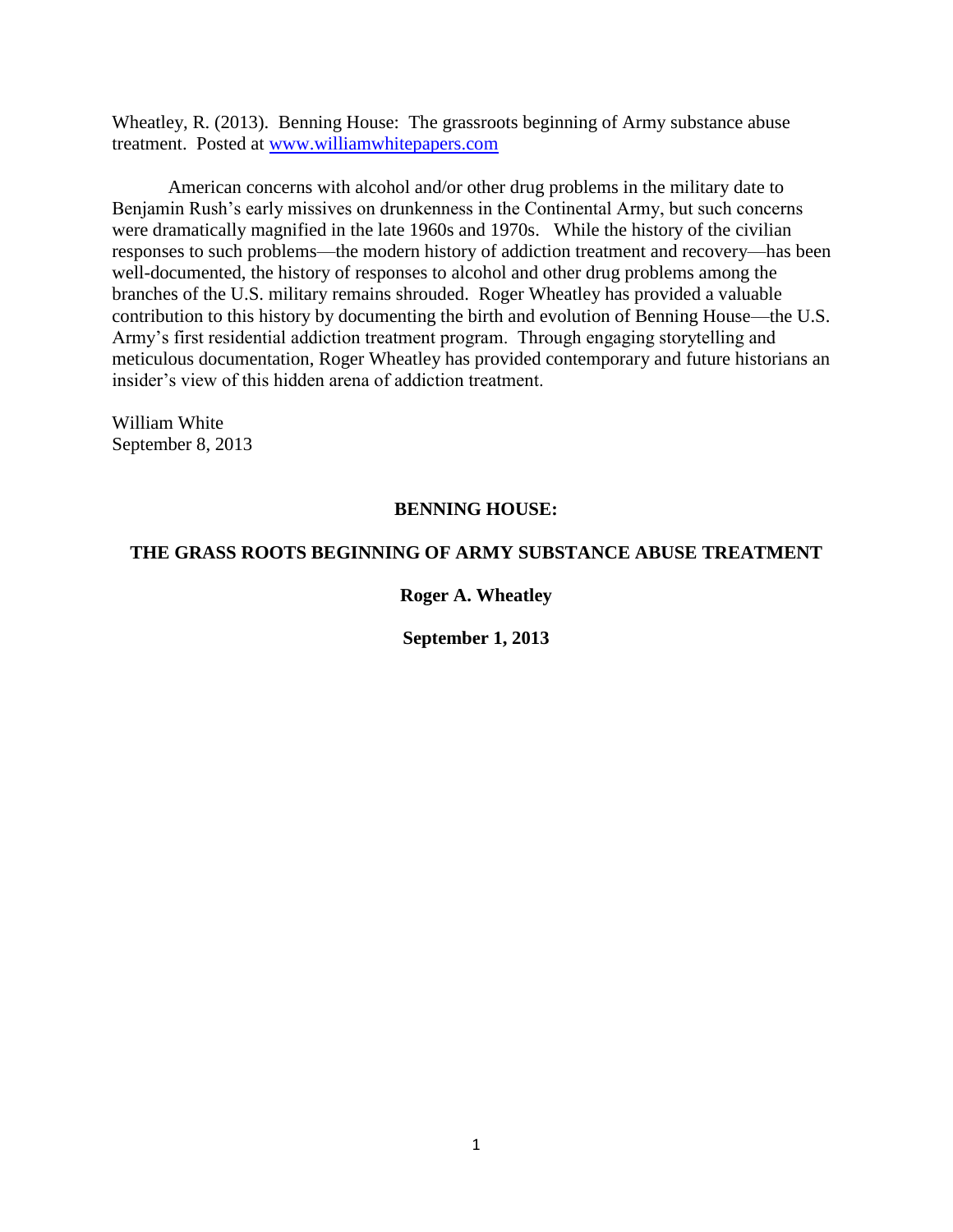

A group therapy session at Benning House in the early 1970's. Photograph from Brigadier General Willard Latham's monograph commissioned by the U.S. Army Center of Military History, *The Modern Volunteer Army Program: The Benning Experiment, 1970-1972. Available at:*  http://www.history.army.mil/html/books/090/90-2/CMH\_Pub\_90-2.pdf

# **INTRODUCTION**

Benning House was a halfway house for the treatment of alcohol and other drug abuse opened on March 23, 1970 as the first residential program in the U.S. Army.<sup>1</sup> The house operated for over a decade serving as a model facility which influenced a halfway house movement across army posts growing to 50 similar halfway houses by  $1974$ <sup>2</sup>. It became a duplicated "best practice" codified in Army Regulation as the preferred residential treatment program throughout the 1970's.<sup>3</sup> Both the programs architect and the first Clinical Director testified before a Senate Special Subcommittee led by Senator Harold Hughes in December

 $\overline{a}$ 

 $^1$  Senate Special Subcommittee on alcoholism and narcotics, of the Committee on Labor and Public Welfare, 91st Congress, 2nd session. (1970). *Examination of drug abuse and alcoholism in the armed forces.* p.800-827. <sup>2</sup> McLaughlin, A. E. (1974). The abusers. *AMEDD SPECTRUM*, *1*(1), 54.

<sup>3</sup> United States (1972, June). *Alcohol and drug abuse prevention and control program: Department of the army circular 600-85*. Washington DC: Headquarters, Dept. of the Army.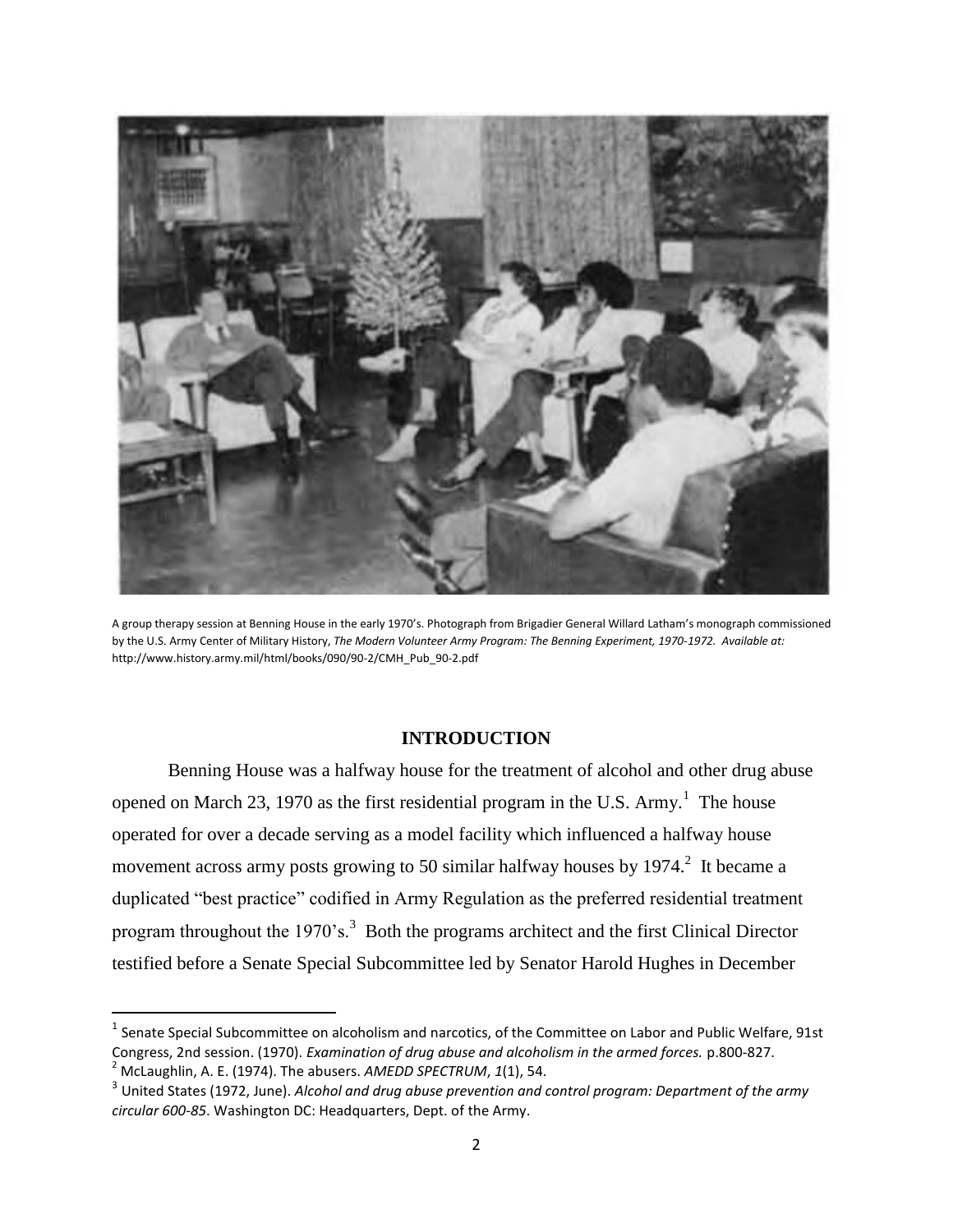1970. Benning House staff provided the most experienced army voices of the time, influencing discussion among lawmakers. Their testimony contributed to Title V Public Law 92-112 requiring treatment opportunities for service members with alcohol or other drug problems.<sup>4</sup>

Today, very few involved in Army Substance Abuse have ever heard of it. Likewise, medical and military historians were unaware until asked specific questions in support of research for this paper. Most evidence of a decade long halfway house movement in the Army was found in unit histories and document archives which led to the discovery of living witnesses who were involved in Benning House. Interviews with these men and women add a rich oral history of Benning House and its impact on substance abuse treatment in the Army. This article attempts to expose the Benning House story to the light. Perhaps there is something of interest and usefulness to historians or those on the military front lines of addiction treatment today.

#### **FORMING THE TEAM**

Four individuals with unique backgrounds converged in 1969 to form the team that established Benning House. Their complimentary experiences blended together at a point in history when government and Defense officials were focused on the problem.<sup>5</sup> The fruits of their efforts, Benning House, influenced a halfway house movement in the Army and contributed directly to the formation of the Army Drug and Alcohol Prevention and Control Program (ADAPCP). The Army program ultimately absorbed Benning House along with all the other halfway houses modeled after it eventually replacing the model with hospital based residential treatment facilities.

#### **DR. CARL SEGAL**

Dr. Carl Segal was the architect of the program and provided the entrepreneurial energy behind its formation.<sup>6</sup> Dr. Segal was Chief of Psychiatry at Fort Benning's Martin Army Hospital from 1967-70. After Carl entered the Army in 1963, he was sent to Madigan General Hospital at Fort Lewis, Washington for his Internship. Considering several possible specialties,

 $\overline{a}$ 

<sup>4</sup> Olson, N. (2003). *With a lot of help from our friends: The politics of alcoholism*. New York, NY: Writers Club Press. 5 Department of Defense (DOD). *Directive No. 1300.11 Illegal or Improper Use of Drugs by Members of the Armed Forces*. Washington, DC: DOD, 1970. Publication followed several years of study indicating concern.

<sup>&</sup>lt;sup>6</sup> Conner, D.R. (2013, April 18). Interview by R. Wheatley. SP5 Daryl Conner was the first Mental Hygiene Specialist assigned to Benning House.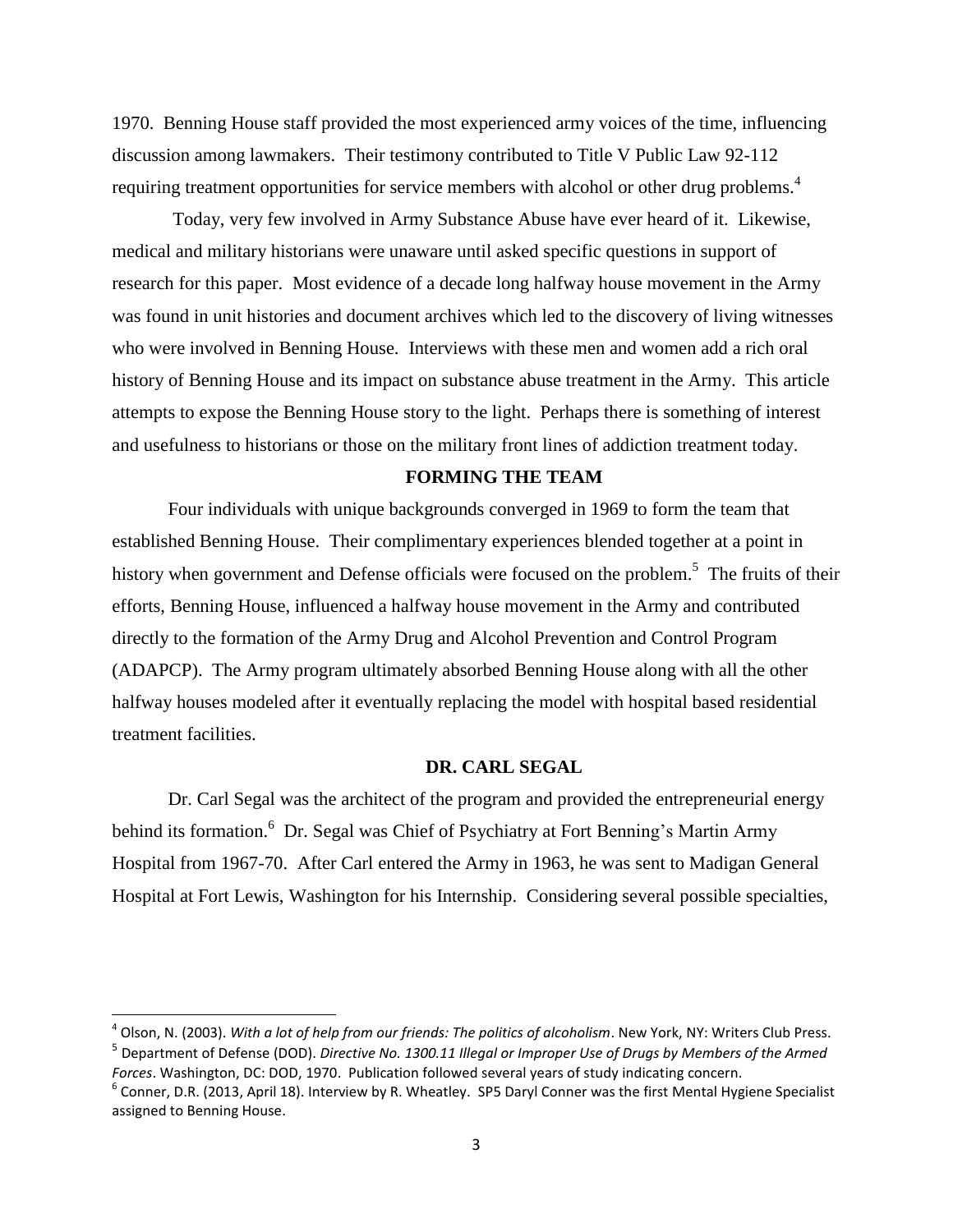he took an elective two month rotation in psychiatry where he experienced the first of many cases of alcoholism.<sup>7</sup>

Dr. Segal treated a patient reduced from Master Sergeant (E8) to Private (E1), the lowest enlisted rank for alcohol related behavior. Despite losing career and family, he was caught drinking Mennen after shave in the psychiatric ward. Carl was struck that the soldier would seek the very substance destroying his life in the form of aftershave or anything he could get. The experience sparked his curiosity about alcoholism.

Following his Internship, Carl was selected for a Community Psychiatry Fellowship at Harvard. It was during this post-residency program where Dr. Segal was influenced by addiction researcher Dr. Jack H. Mendelson, Professor of Psychiatry at the Harvard Medical School. Lectures by Jack Mendelson and a variety of visiting speakers on the topic further developed Carl's education on alcoholism.

Arriving at Fort Benning, Georgia in July 1967 following the Community Psychiatry program at Harvard, Carl's primary goal was to develop a community-based mental health system. Significant major issues of the time which shaped his focus included alcoholism, drug addiction, and race relations. His early education and experience set the stage to establish the first alcoholism treatment program in the United States Army.

Carl Segal assumed his role as chief of the psychiatric division under the Department of Medicine. Psychiatry had once been a separate department, now downgraded because the incumbent had been arrested in Columbus, Georgia for urinating in public while drinking. Embarrassed by the actions of the man responsible for mental hygiene on post, the hospital commander quietly removed his department head status and forced him into retirement. The officer committed suicide two years after leaving uniformed service. It remains unknown if the man ever had any opportunity for help. There was no Army program yet and alcoholism was treated punitively at that time.

Within a week of his arrival, Dr. Segal admitted a Women's Auxiliary Corp (WAC) Captain with a history of severe alcoholism. She was being processed for discharge with a less than honorable discharge for behavior related to drunkenness without addressing alcoholism as an illness. As the first case of alcoholism under his direct care, Carl demonstrated his strong

l

<sup>&</sup>lt;sup>7</sup> Segal, A.C. (2013, April 26). Interview by R. Wheatley. Dr. Carl Segal had the idea to establish a comprehensive community based alcoholism program at Fort Benning, which became Benning House.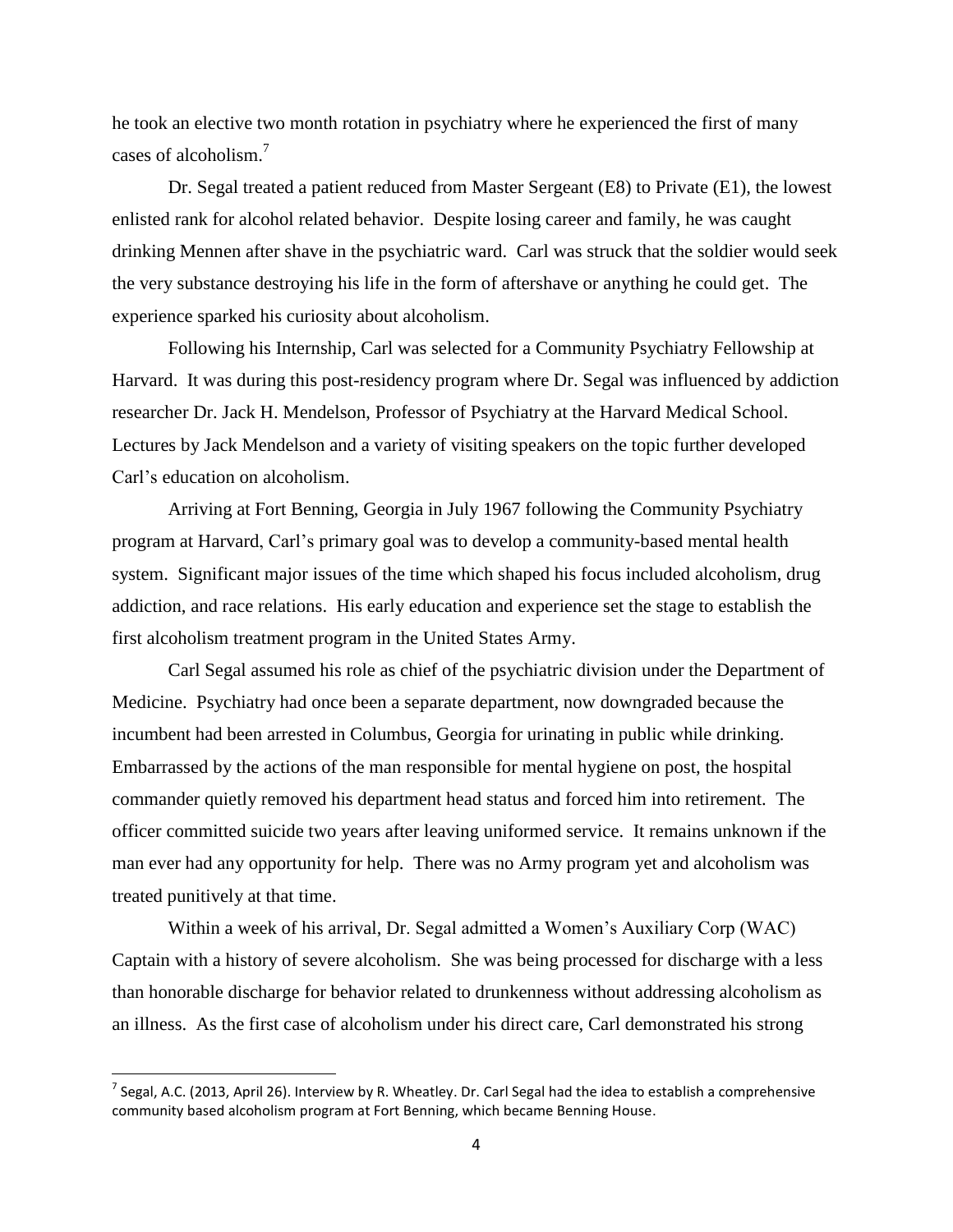influence for community based care. He saw the patient regularly and assigned her to the Medical Holding Company where she could get help without the pressure from the command to kick her out swiftly.

A short time later, Dr. Segal admitted an enlisted man for alcoholism. He was hospitalized for detoxification followed by outpatient group therapy. Carl learned through this experience that the detox period in the hospital was considered "bad time" resulting in lost pay and allowances for those days. If a soldier is not present for duty due to their own negligence or criminal behavior, the Army considers it bad time which earns no pay.

Carl was frustrated that Army policy considered alcoholism a criminal offense while he was trying to treat the illness. From that point forward, Dr. Segal refused to use the term alcoholism as a discharge diagnosis. Carl invented the term, "polyhypovitaminosis" to avoid punitive consequences for those with alcohol related problems. He fabricated the terms definition as: Poly- (many); hypo (below normal); vitamin (required nutrients); -osis (disease or abnormal condition) assuming anyone with acute alcoholism to an extent requiring hospitalization was not eating properly. The patient would therefore obviously suffer from abnormally low levels of multiple vitamins. In jest, Dr. Segal suggested that someday a medical historian might discover a significant decrease in alcoholism along with an epidemic of polyhypovitaminosis at Fort Benning, Georgia from 1967-1970.

Several other experiences shaped Dr. Segal's idea that there was an alarming rate of alcoholism at Fort Benning and probably in the Army. He encountered an instructor at the U.S. Army Airborne School who drank two fifths of vodka daily. The Airborne School commander reassured the young psychiatrist that all of his men drank at least a fifth daily because of their hazardous duty and need for steady nerves. He recalled treating a military wife with a ten year history of alcoholism and trips to institutions. The Provost Marshall had a reputation for driving drunk nightly from the Officers' Club. The post commander ordered Carl to keep a young enlisted man sober for a week –"whatever it took" so he could receive the Congressional Medal of Honor from the President of the United States without embarrassment.

With assistance from the sober WAC Captain, Dr. Segal's first attempt at a comprehensive alcoholism program failed to gain command support in late 1967. Dr. Segal suggested that the Captains reputation as the post drunkard may have clouded the memory of key leaders they were trying to influence. Lessons learned from this experience influenced later

5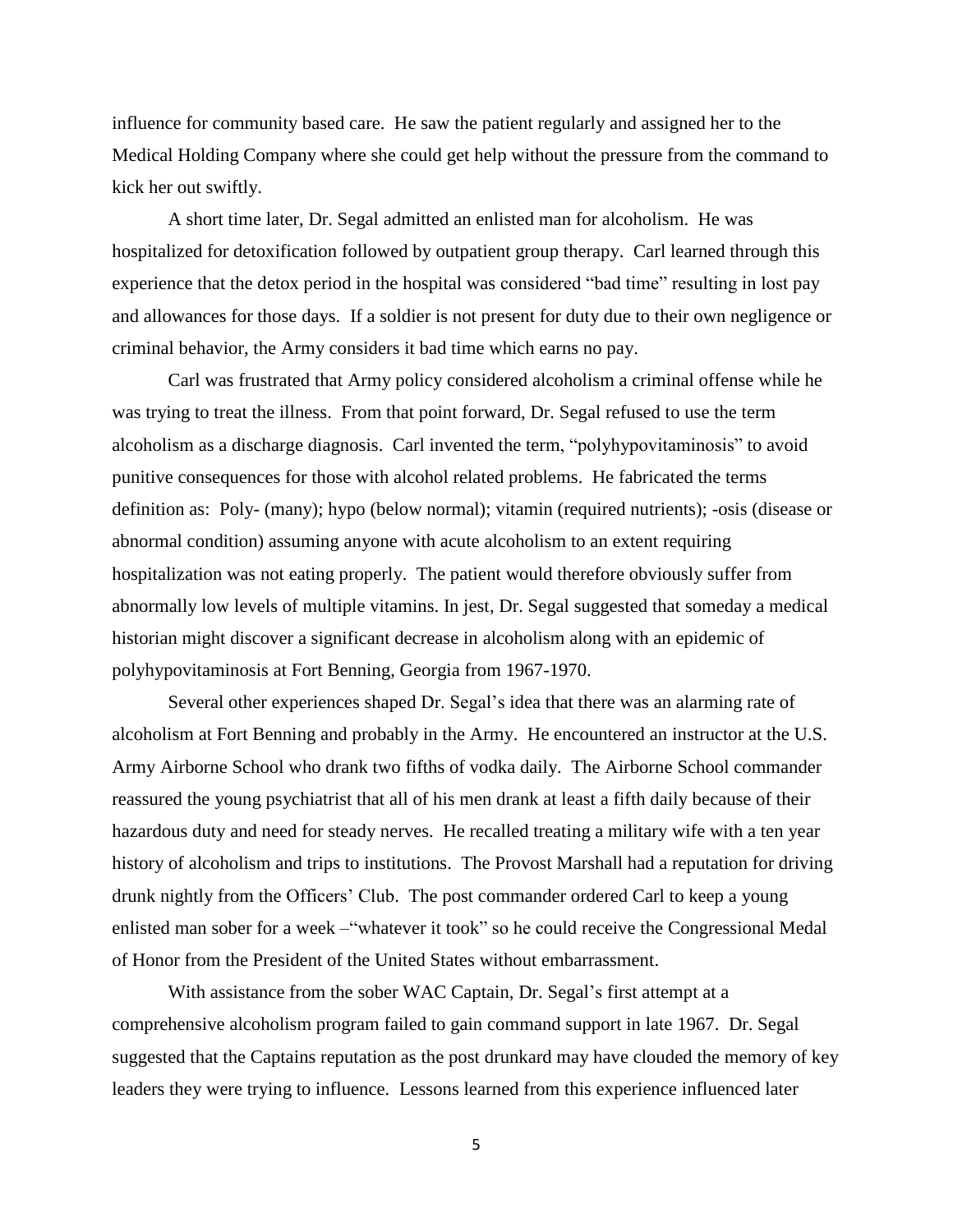success with the vision finally manifesting as Benning House. Carl Segal envisioned a comprehensive, community-based, alcoholism program adaptable to individual client needs. He sought to support the needs of commanders by including all community service providers.

### **CAPTAIN JAMES ADELMAN**

James Adelman received his MSW from University of Pittsburg and joined the U.S. Army Medical Services Corps in 1969. He was direct commissioned to Captain and assigned to Fort Benning, Georgia in what was called the Mental Hygiene Clinic.<sup>8</sup>

Captain Jim Adelman arrived with a passion for treating alcoholism and a unique experience with recovery. His grandfather had drunk himself out of a Superintendant job at U.S. Steel in Johnstown, Pennsylvania and was sent away to Akron, Ohio in 1951 with the hope the well established program of Alcoholics Anonymous could help him. He spent six weeks in Akron and returned to Pennsylvania sober. His wife had committed suicide from the social embarrassment of his drunkenness and job loss, so Jim's grandfather came to live with the Adelman family. The young James Adelman was seven years old at the time.

Jim Adelman grew up attending A.A. gatherings and open meetings, watching the example of his grandfather and other sober members of Alcoholics Anonymous live the program of recovery. As an only child, Jim shared stories of his grandfather as a second father figure who taught him to fish and garden, crediting his grandfather as a significant influence in his life. Jim felt a part of his grandfathers' recovery community through the fellowship of the local A.A.'s. He witnessed examples of active recovery and transformed lives growing to love A.A. members through his childhood experience. Jim Adelman brought this experience to Fort Benning, arriving just in time to provide the energy behind the second attempt at an alcoholism program. He knew very well that recovery was possible and his childhood experience uniquely prepared him to lead Benning House as the first Clinical Director.

### **SERGEANT FIRST CLASS JIM HENRY**

Without exception, everyone interviewed credited Sergeant First Class Jim Henry as the backbone of Benning House. Jim was the Noncommissioned officer (NCO) in charge of the Mental Hygiene Clinic when Dr. Carl Segal arrived at Fort Benning. When Benning House was

<sup>&</sup>lt;sup>8</sup> Adelman, J. D. (2013, August 9). Interview by R.A. Wheatley. Captain James Adelman was first clinical director of Benning House.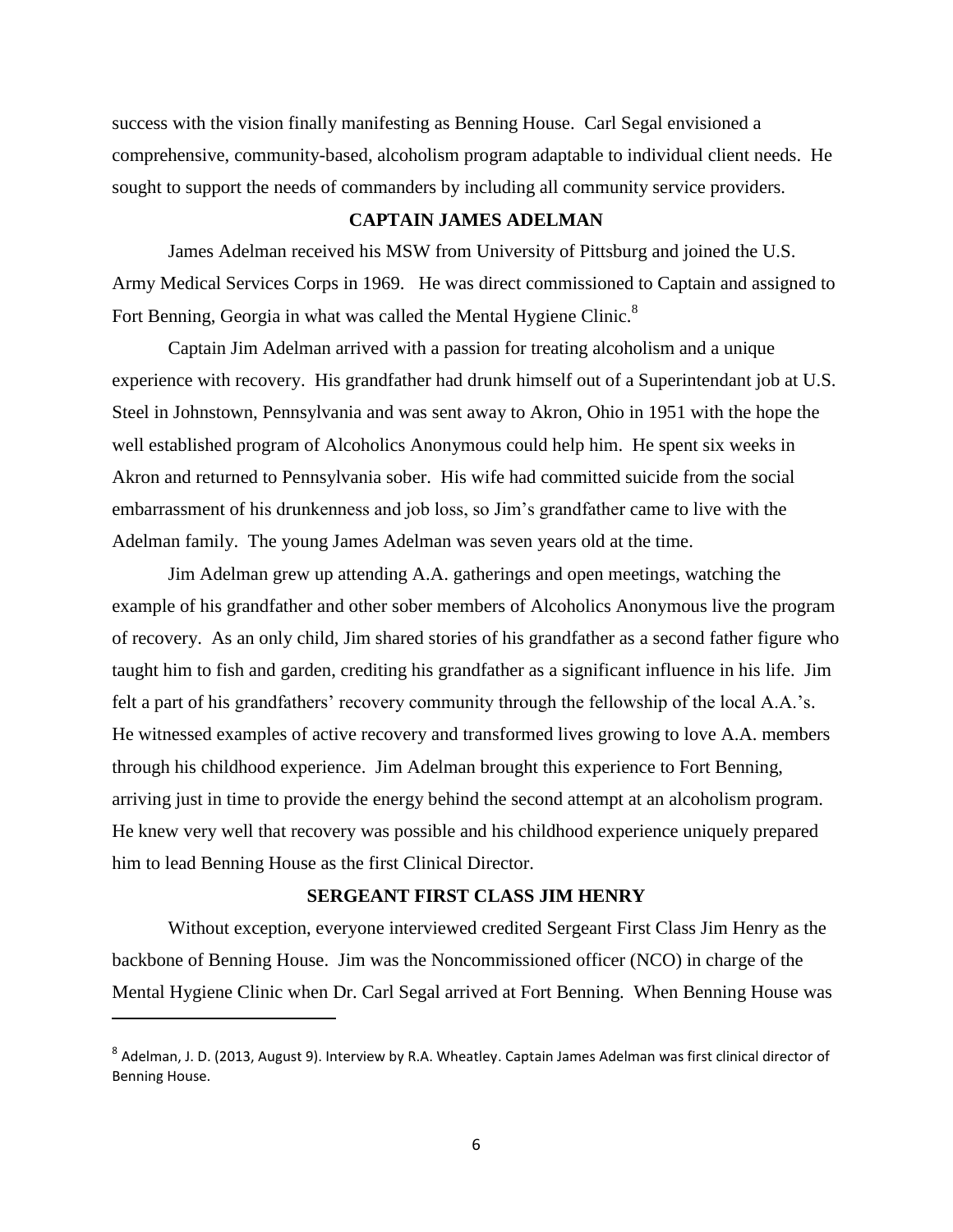established, he became the resourceful leader responsible for daily operations. His years of experience gave him insight into successfully navigating within the Army system. Sergeant Henry enabled the program as a buffer between Benning House and outside influences of military bureaucracy. He was described as the "Radar O'Rielly" of Benning House for his ability to successfully run the operation without the rank to actually be in charge. $9$ 

Benning House began in old run down World War II era buildings. There was no budget, beds or equipment to open the house. It was Jim Henry who somehow within two weeks of taking over the buildings, found beds and the equipment needed to open the program. Nobody knew how he did it, and they did not want to know. Everyone just accepted that Jim was very connected and resourceful.

Sergeant First Class Jim Henry retired at Fort Benning initially volunteering at Benning House until a paid position was available. Jim was the only staff member involved with Benning House from start to finish. Every single person interviewed during this research had a memorable story about his positive impact on people at Benning House, both residents and staff. He culminated his civil service career as the Civilian Program coordinator for substance abuse at Fort Benning and remained lifelong friends with Carl Segal and several others until he passed away in 2001.

### **DARYL CONNER**

Daryl Conner enlisted in 1968 for three years with an undergraduate degree in psychology. He signed up as a 91G - Mental Hygiene Specialist to avoid being drafted into a less favorable job. After basic training at Fort Benning he became a training "holdover" for two months because his advanced training class for Mental Hygiene Specialist was not starting immediately. Daryl quickly realized that meant he was going to pick up cigarette butts and other menial tasks until he shipped out to training. The next day he went to the Mental Hygiene clinic asking for a clerical job. He recalled someone with authority talking to him, telling him he could not have a clerical job but he would begin seeing patients the following day.<sup>10</sup>

 $\overline{a}$ 

 $9$  Multiple interviews contributed to understanding Jim Henry and his service at Benning House. Most noteworthy was his relationships with Dr. Carl Segal, Jim Adelman, Daryl Conner, and Kelly Ferguson. Jim Henry was the only person associated with Benning House from beginning to end, therefore every interviewee contributed.

 $10$  Conner, D.R. (2013, April 18). Interview by R. Wheatley.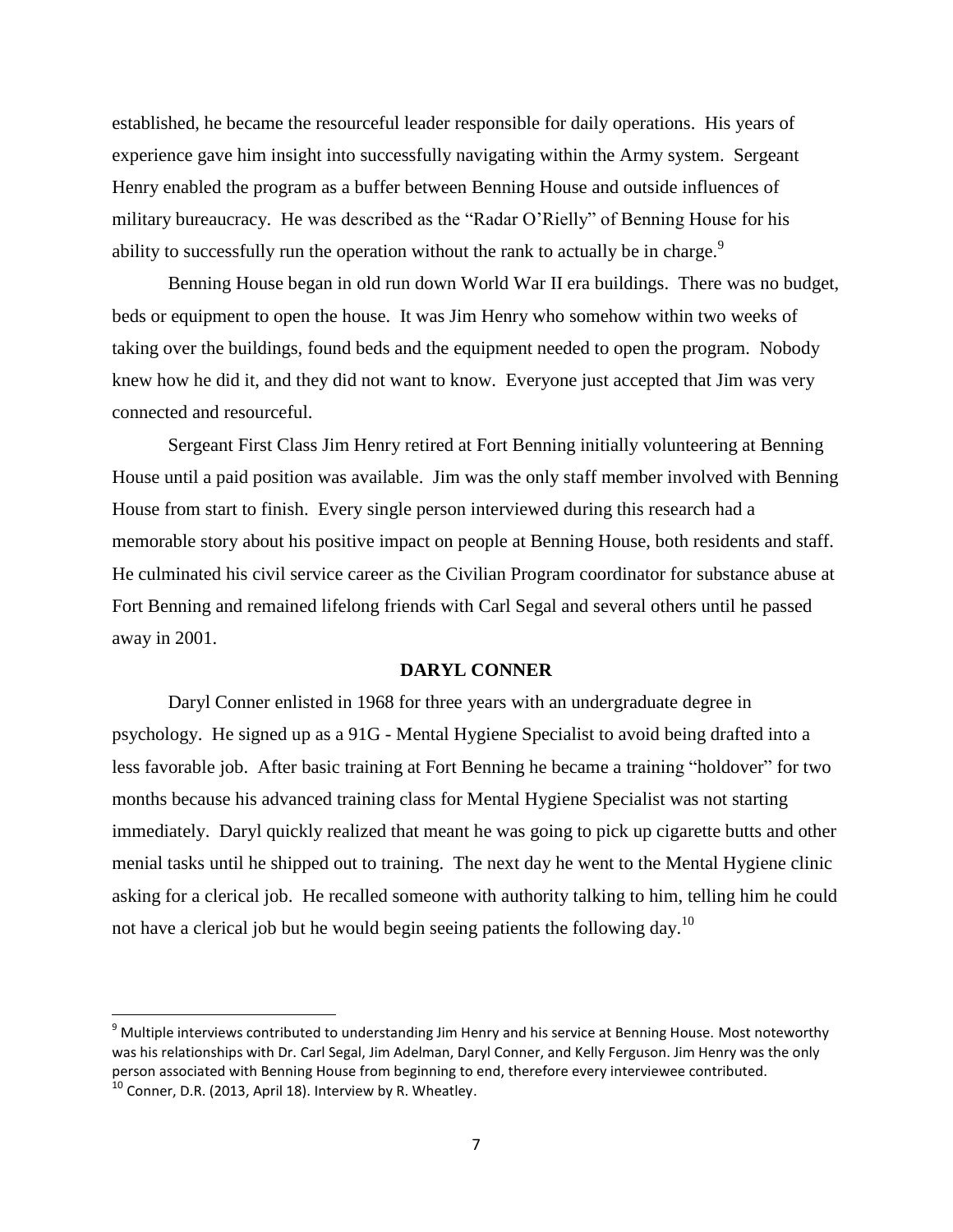There was a great shortage of mental hygiene staff and a huge demand driven by Vietnam. The psychological impact of war on soldiers and families challenged mental hygiene capacity. Daryl Conner was educated and carried himself well as a young enlisted man, credentials that served him well working with senior officers establishing Benning House.

Daryl described it as "both exciting and petrifying". Armed with an undergraduate education his immediate patient load was comparable to clinicians with years of education and experience. He became the first enlisted Mental Hygiene Specialist assigned to Benning House where he served out his entire enlistment. Daryl never did attend training at the Medical Training Center at Fort Sam Houston, Texas. He remembered being surrounded by professionals willing to teach and mentor him as "a learning experience more rich in application and learning than graduate school".

Today, Daryl Conner is an author and organizational change management consultant. Speaking internationally, he still tells stories of lessons learned at Benning House. Some of his early ideas about organizational change management began to form at Benning House. The Benning House staff observed families of sober alcoholics still split up at a high rate. He began to see that often family members preferred familiar dysfunction to the effort of change, even when the change was perceived as positive. This observation helped the Benning House team learn to treat the whole family not just the alcoholic.

# **OPENING BENNING HOUSE**

Spurred by Captain Adelman's passion and supported by a new commanding general and hospital commander, the stars aligned to establish Benning House. This time the program succeeded anchored by a strong noncommissioned officer and young energetic Mental Hygiene Specialist. Carl Segal formed a working group that consisted of every major command and community agency on post. He had earned trust and respect as a key staff member at Fort Benning. The Commanding General, Major General Orwin C. Talbott, was supportive and actively involved which helped encourage senior level participation.<sup>11</sup>

The working group produced a report called the, "Alcoholism and Related Problems Study". General Talbott approved the recommendation for a post wide permanent council on alcoholism and appointed the Martin Army Hospital commander as chairperson. Both Carl Segal and Jim Adelman considered the vision and support of Major General Talbott critical to

 $11$  Segal, A.C. (2013, April 26). Interview by R. Wheatley.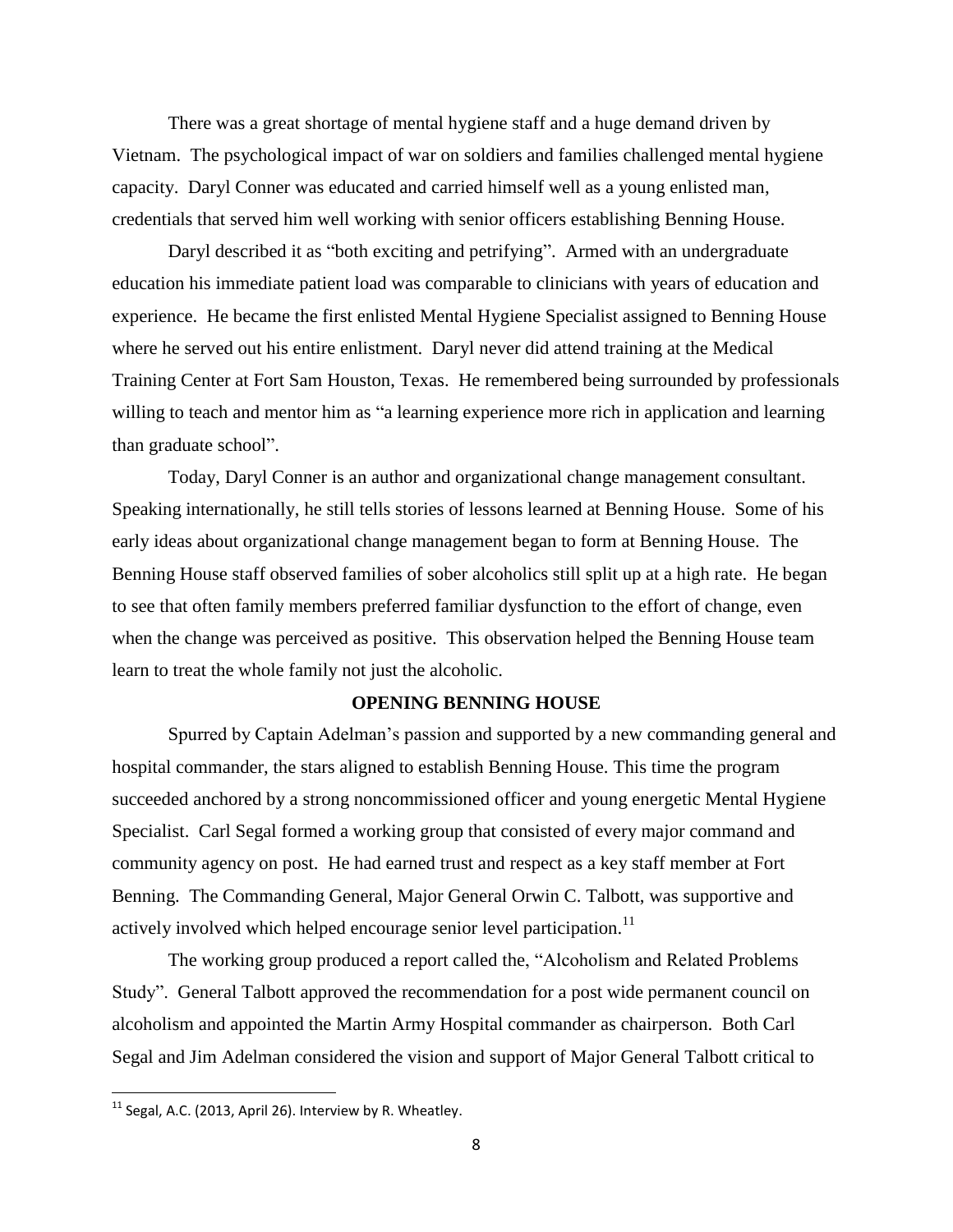getting the program started. They described him as a great leader who listened and supported well-reasoned solutions from the staff. He understood alcoholism as detrimental to military readiness and saw it as a serious problem. $^{12}$ 

General Talbott was presented the study and pledged his support approving nearly every recommendation. He approved integrating the alcohol and drug programs into one making Benning House the first Army program to combine treatment of both alcohol and other drug problems.<sup>13</sup> The decision was based primarily on the efficiency of managing one program, but Talbott may have understood where future resources would flow from and supported a consolidated substance abuse program. Senior administration and defense officials were concerned about the drug problem. Few considered alcohol the problem, hard drinking was just was a part of Army culture. The first official publication addressing drug abuse was in draft at the time as Army Regulation 600-32, "Drug Abuse Prevention Program" and did not contain a single reference to alcohol. $^{14}$ 

In March 1970, the hospital commander made available three vacant World War II era barracks buildings near the Army Airborne School. Located near Gunterman and Indianhead Road the structures were built in 1941 to support the World War II manpower buildup with an expected lifecycle of seven years. They were first occupied by the  $502<sup>nd</sup>$  Parachute Infantry Regiment who later participated in three major World War II battles – Battle of Normandy, Battle of the Bulge, and Operation Market Garden.<sup>15</sup> Thirty years later, well-worn and in need of major repairs the buildings became the first drug and alcohol treatment program in the Army.

The hospital commander provided the manpower to run the new pilot program. Sergeant Henry led efforts to clean, paint, acquired beds and equipment, and everything necessary to open the house for its first "residents". Benning House opened March 23, 1970 as a 90 day residential halfway house enjoying the support of the post and hospital commander but lacking a budget and Department of Army recognition. It was a true grass roots initiative, a rare example of local efforts that would ultimately impact the larger military institution.

<sup>&</sup>lt;sup>12</sup> Both Jim Adelman and Carl Segal praised Major General Orwin Talbott during separate interviews. Both men expressed how critical his support was to the success of Benning House.

<sup>&</sup>lt;sup>13</sup> Senate Special Subcommittee on alcoholism and narcotics, of the Committee on Labor and Public Welfare, 91st Congress, 2nd session. (1970). *Examination of drug abuse and alcoholism in the armed forces.* p.800-827.

<sup>&</sup>lt;sup>14</sup> United States (1970, December 9). *Drug abuse prevention and control:* Army regulation 600-32. Washington DC: Headquarters Dept. of the Army.

<sup>&</sup>lt;sup>15</sup> Howard. E. (April 2013) Interview by R. Wheatley. Edward Howard is Director, Cultural Resources at Fort Benning. He provided historical photographs and information about the Benning House buildings.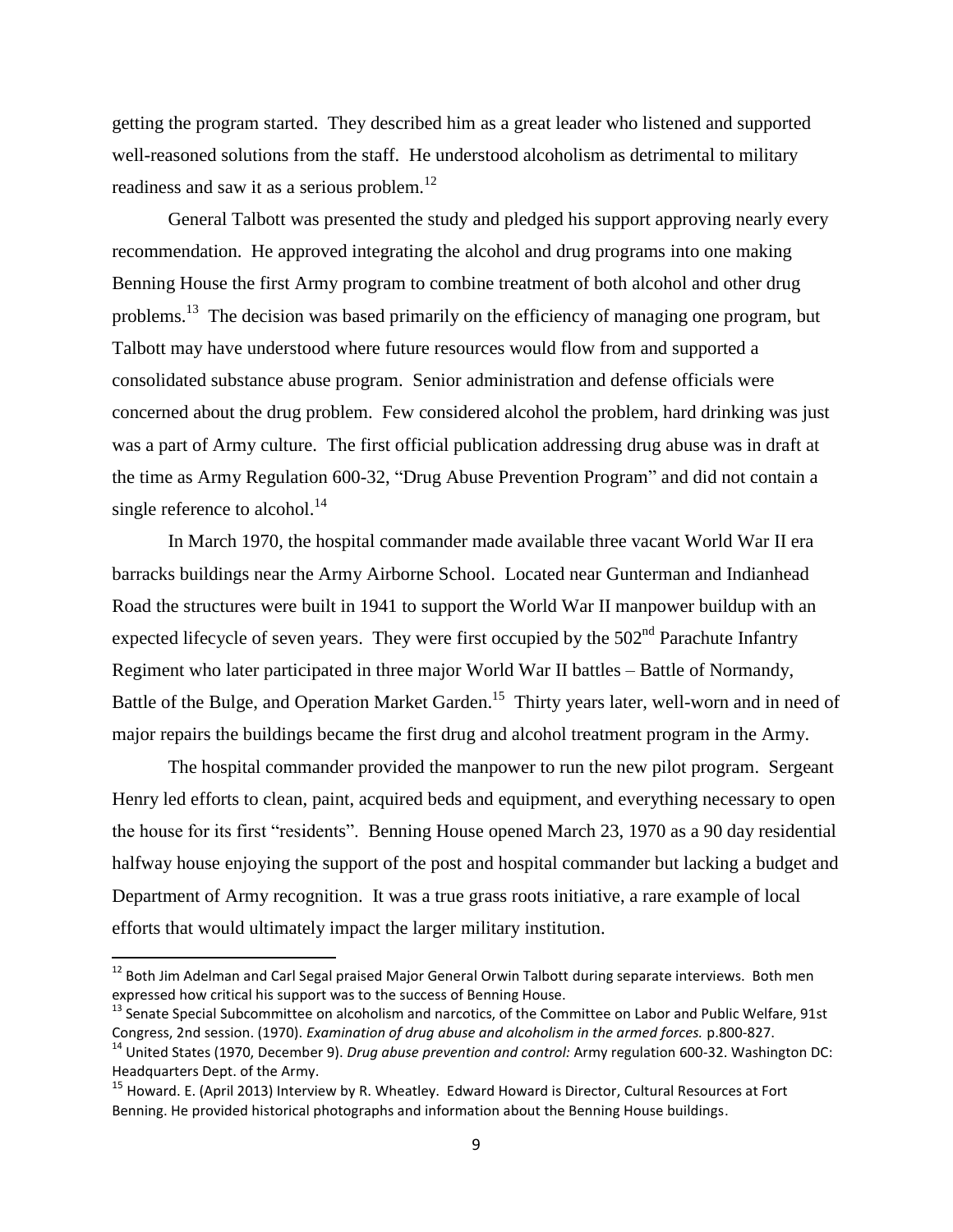Residents lived at Benning House, in a safe environment where they could focus on treatment away from their peers and barracks beer machines. The term patient was deliberately avoided with the staff choosing to call those who lived there, "residents", treating them like part of a community rather than patients being cared for. Residents took responsibility for cleaning and daily house chores leaving each morning, reporting to their regular unit for duty. Besides the therapeutic value of personal responsibility, commanders were inclined to support the program since those getting help were not completely lost manpower.

Treatment consisted of evening and weekend group or individual therapy sessions, mandatory attendance at Alcoholics Anonymous meetings, daily devotional time and Chaplain led religious programs. Most patients were offered Antabuse during their residential treatment under clinical supervision. Having no higher level guidance, the early program was largely experimental and creativity was encouraged as they struggled to find therapy methods that worked. Staff members brought their own experiences to the program and tried a variety of ideas. Daryl Conner recalled that it did not matter who came up with an idea or what rank they held, they were all vetted and just as likely to be attempted as any other.<sup>16</sup> In an effort to learn successful methods, Captain Adelman was sent to the Rutgers Summer School for Alcohol Studies in 1970 where he met Marty Mann and studied halfway house operations among other subjects.<sup>17</sup>

Daryl Conner said that during the experimental beginnings of Benning House, what could be relied on, and what consistently seemed to help was Alcoholics Anonymous. A.A. held meetings at the house days twice a week. Throughout the day, coffee was always on and A.A. members who volunteered or sponsored residents might be there talking with each other or helping residents understanding of the programs principles.<sup>18</sup>

# **SENATE TESTIMONY**

Senator Harold Hughes, the champion of alcoholism and addiction legislation in the early 1970's was invited to look at the problem of alcoholism and drug abuse within the military.<sup>19</sup>

 $^{16}$  Conner, D.R. (2013, April 18). Interview by R. Wheatley.

<sup>&</sup>lt;sup>17</sup> Senate Special Subcommittee on alcoholism and narcotics, of the Committee on Labor and Public Welfare, 91st Congress, 2nd session. (1970). *Examination of drug abuse and alcoholism in the armed forces.* p.800-827. Jim Adelman confirmed meeting Marty Mann and studying halfway house operations, recalling it as a "remarkable experience".

 $18$  Adelman, J. D. (2013, August 9). Interview by R.A. Wheatley.

<sup>&</sup>lt;sup>19</sup> Olson. N. (2003). *With a lot of help from our friends: The politics of alcoholism*. New York, NY: Writers Club Press.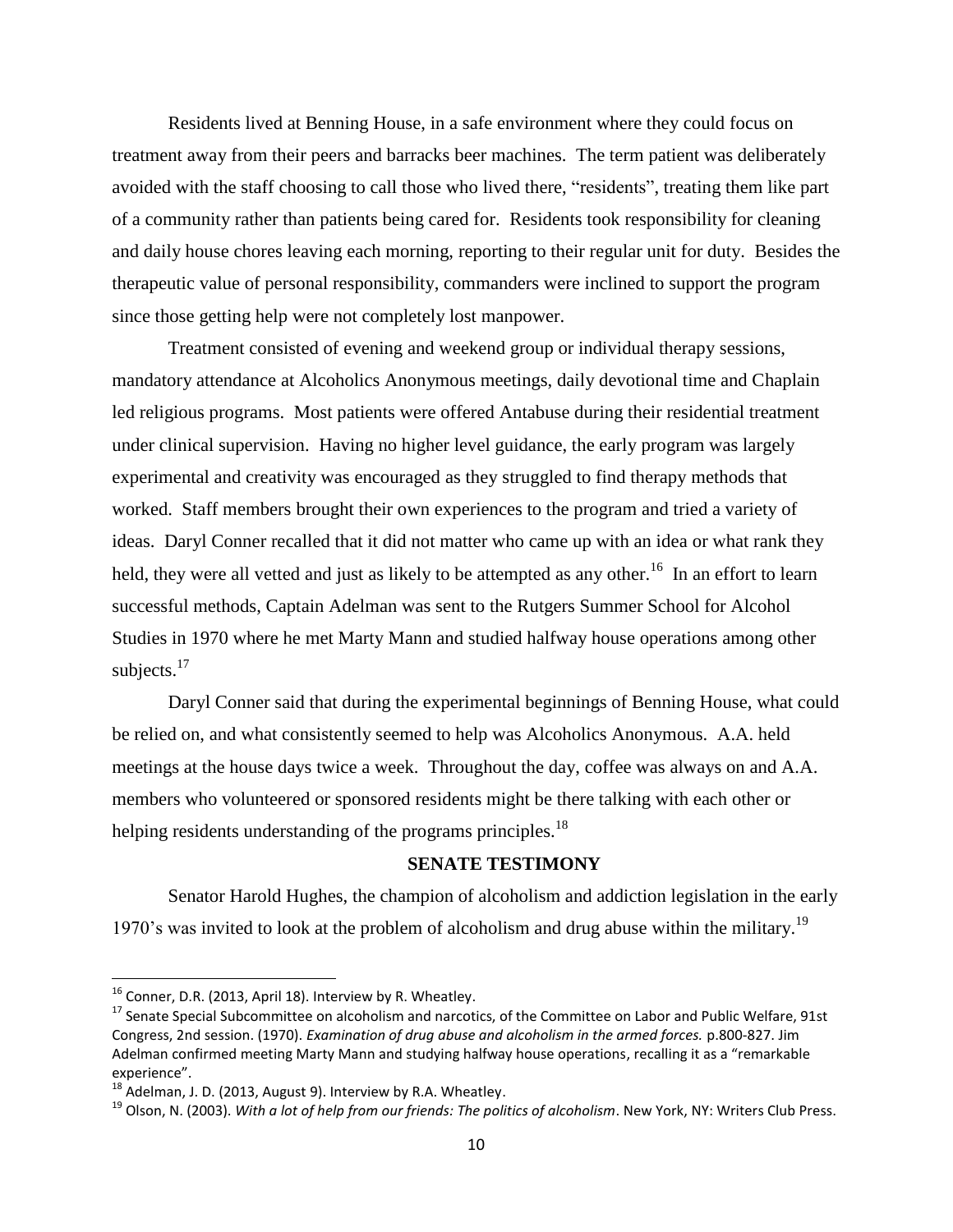With the support of the Senate Armed Services Committee chairperson, Harold Hughes was asked to lead hearings of a special sub-committee of the Committee on Labor and Public Welfare formed to address drug and alcohol abuse among the military services.

Testimony included clinical experts involved with the problem from each military service. Dr. Joseph Zuska testified from the Navy's treatment facility in Long Beach, California which had been operating since 1967. The Air Force provided Dr. Richard Scibatti who had been operating a pilot program for the Air Force since 1969 at Wright Patterson AFB, Dayton, Ohio. The Army had Benning House, a fledgling pilot program opened just as the senate staff began to investigate the issue.

The Fort Benning commander was friends with a brigadier general stationed in Washington DC, who was a recovered alcoholic associated with Senator Hughes. Through this connection, Harold Hughes learned of Benning House and invited the staff to testify at the special sub-committee hearings, serving as the Army's subject matter experts.<sup>20</sup> Captain Adelman and Dr. Segal were clear that their testimony was about Benning House, and did not reflect Army views. However, by default, Benning House provided the most experienced experts in the field at the time. There was no Department of the Army level program yet, but senior officials were about to learn about and become very interested in what was going on at Fort Benning from the hearings. At the time of the testimony, nine months after Benning House opened, the house had treated 36 residents and had a capacity for 19 men in the renovated buildings.

Captain James Adelman testified about the details of the program. Dr. Carl Segal discussed how the program developed and the problems he encountered with alcoholism in the military. As the founders of the first drug and alcohol treatment program in the Army, their testimony provided the Army's contribution to dialogue which eventually led to legislation requiring service members be afforded treatment when found to have alcohol or drug problems.<sup>21</sup>

# **VOLUNTEER ARMY EXPERIMENT (VOLAR)**

Financing for Benning House was a challenge from the start. When Senator Hughes asked, "How are you financing the program?" Captain Adelman responded, "We have no funds. It is by hook-or-crook methods, begging or borrowing what-have-you." The hook or crook

 $^{20}$  Adelman, J. D. (2013, August 9). Interview by R.A. Wheatley.

<sup>&</sup>lt;sup>21</sup> Senate Special Subcommittee on alcoholism and narcotics, of the Committee on Labor and Public Welfare, 91st Congress, 2nd session. (1970). *Examination of drug abuse and alcoholism in the armed forces.* p.800-827.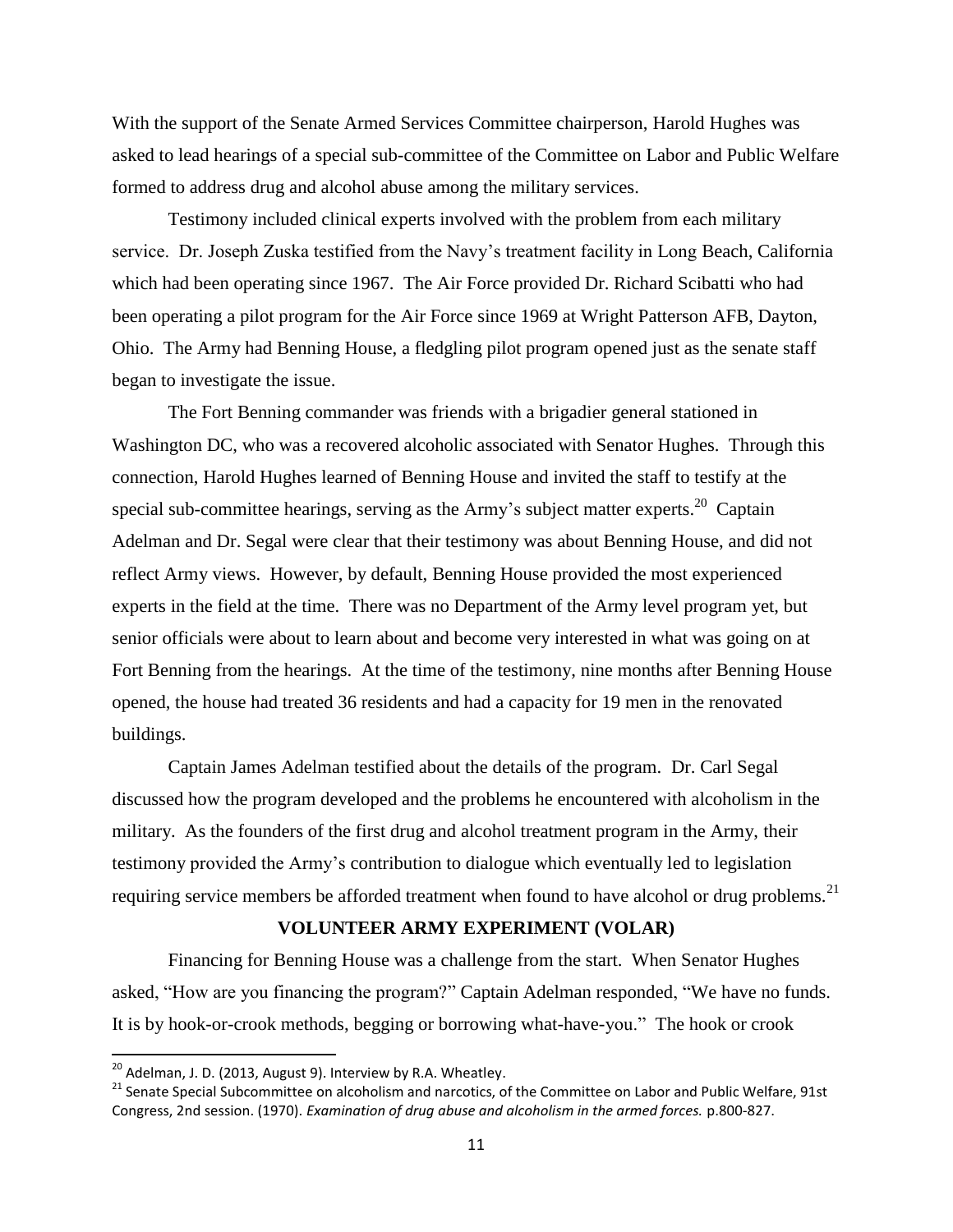methods were Jim Henry's connections and a recovered alcoholic supply sergeant at the hospital who helped them acquire needed supplies. The program literally ran on limited hospital resources taken out of hide.<sup>22</sup>

At a critical point in the history of Benning House, Fort Benning became one of three installations selected to participate in the Volunteer Army Experiment (VOLAR) aimed at eliminating the draft. On November 2, 1970, General Forsythe visted the post to announce their participation in the pilot. Selected installations were required to recommend quality of life initiatives supporting a sustainable military without the draft. Each recommendation was measured against its perceived value toward soldiers' propensity to reenlist.<sup>23</sup>

Some ideas were inexpensive such as allowing certain personal furnishings in barracks rooms. Others were very expensive, like \$1.2 million to replace Kitchen Police (KP) duty with civilian workers. Benning House gained \$35,840 of VOLAR money to "establish a drug treatment program", investing the money into renovating existing Benning House buildings.<sup>24</sup> Adjusted for inflation this would be approximately \$250,000 in 2013. This could be considered "budget dust" in the grand scheme of defense spending, but nonetheless significant for a program operated completely on borrowed money, people, and property. The VOLAR funding got the program over a big hurdle at a critical point that sustained and validated the programs importance. Without this key appropriation, Benning House may not have survived to become part of Martin Army Hospital's base budget the following year.<sup>25</sup>

Colonel William Steele served as chairman of the Fort Benning VOLAR committee. He recalled the initiative as important to leaders, but couldn't recall any one specific advocate. The drug and alcohol program was one initiative among 136 others approved by the Army Chief of Staff on the same day as staff members appeared before the senate special subcommittee, December 2, 1970.<sup>26</sup>

<sup>&</sup>lt;sup>22</sup> Quations is from Senate hearing transcript. Interview with Jim Adelman added details about supply sergeant in recovery who was very helpful with needed supplies asking only that his anonymity be protected.

<sup>&</sup>lt;sup>23</sup> Latham, W. (1974). *The modern volunteer army program: The benning experiment, 1970-1972*. Washington DC: U.S. Government Printing Office.

<sup>&</sup>lt;sup>24</sup> Department of the Army, (1971, July 26). *Installation evaluation report modern volunteer army experiment*. Fort Benning, Georgia: Headquarters United States Army Infantry Center.

<sup>25</sup> Department of the Army, (1972, January 14). *Semi-annual evaluation report modern volunteer army experiment.*  Fort Benning, Georgia: Headquarters United States Army Infantry Center.

<sup>&</sup>lt;sup>26</sup> Steele. W.B. (2013, July 24). Interview by R. Wheatley. Major General (Retired) William B. Steele served as Chairman of the Volunteer Army Experiment at Fort Benning as a colonel leading the committee which proposed funding Benning House among other recommendations.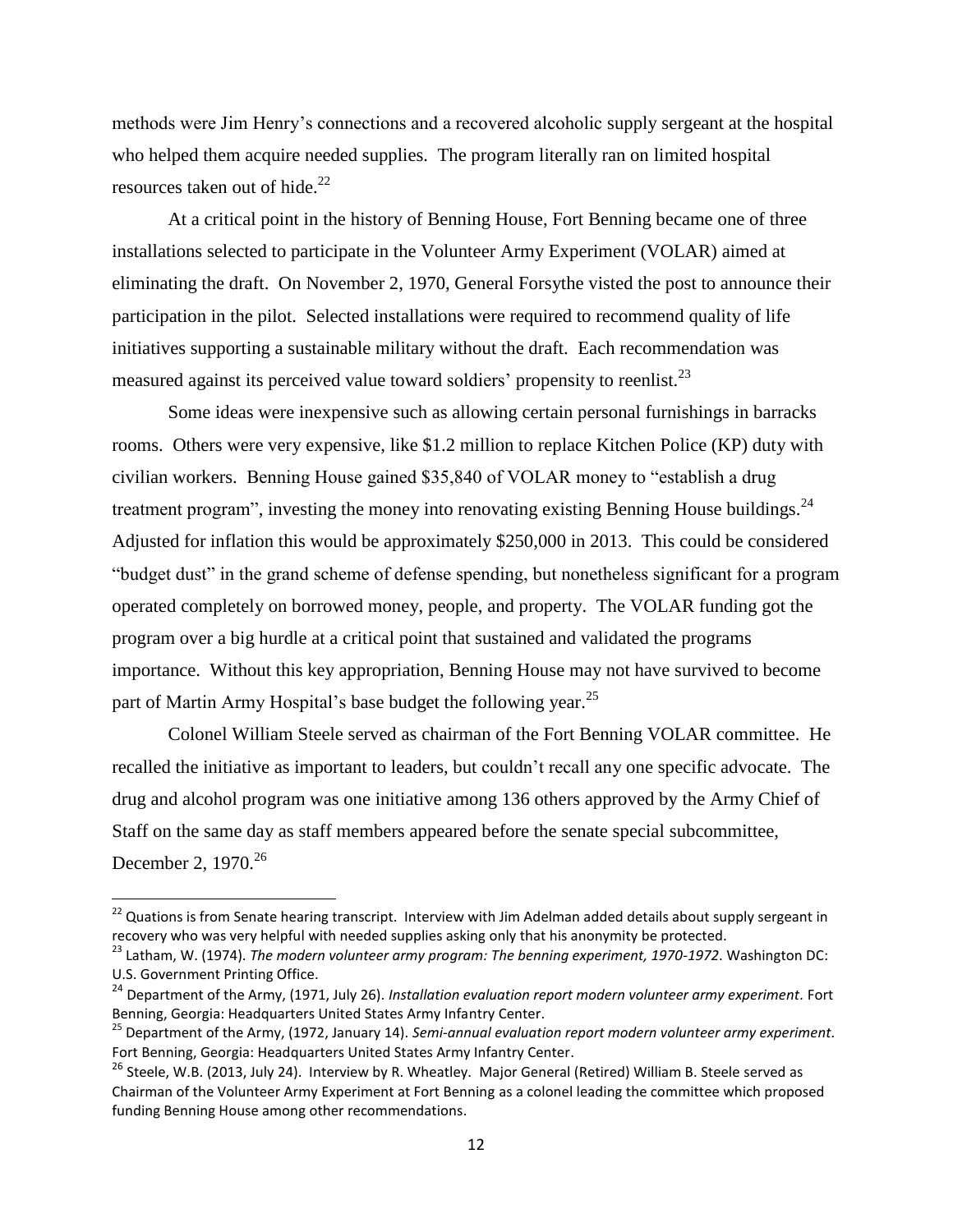## **GROWTH AND DUPLICATION**

Martin Army Hospital's Annual Historical Summary, Fiscal Year 1971 highlighted that the "post Alcohol/Drug Abuse Program" had compounded inadequate staff and social work officer shortages at the hospital. The summary also addressed a loss of hospital personnel levied against requirements to fight the drug problem in Vietnam.<sup>27</sup> By the following year, the historical report had a very different tone highlighting the evolution, expanded mission, and importance of Benning House.<sup>28</sup> Referring to the program by name rather than as the alcohol and drug program the report read, "Benning House has moved from fledgling program to established rehabilitative program." The summary included inspection results by Continental Army Command (CONARC) and the Army Technical Assistant Teams, both commending Benning House as a model program, the earliest indication the program would be duplicated throughout the Army.

Through the senate testimony and inclusion in the VOLAR Experiment, Benning House became a frequent stop for congressional delegations and their staffs. John Kester, Deputy Assistant Secretary of Army for Manpower and Reserve Affairs toured Benning House during a two day trip in March 1971. The focus of his trip was the VOLAR experiment, race relations, and drug abuse.<sup>29</sup> This sort of trip by senior officials was a frequent occurrence for Benning House staff who became somewhat accustomed to the distraction.<sup>30</sup>

The post commander and staff enjoyed the positive attention and highlighted the success of the program to busloads of visiting staff delegations. Increasing national interest in heroin addicted soldiers returning from Vietnam increased interest in Benning House as Martin Army Hospital became a triage for these returning soldiers. The post offered detoxification at a major hospital combined with Benning House for rehabilitation. All of the attention showered the program with additional resources and staff grew exponentially in the period 1971-73.<sup>31</sup>

<sup>27</sup> United States Army Medical Department Activity, Fort Benning, Georgia, (1971). *Annual historical summary: Fiscal year 1971*.

<sup>28</sup> United States Army Medical Department Activity, Fort Benning, Georgia, (1972). *Annual historical summary: Fiscal year 1972*.

<sup>29</sup> Autograph please. (1971, March 19). *The Bayonet*. Retrieved from

http://www.benning.army.mil/library/content/Virtual/Bayonet/BAYONET\_JAN-DEC 1971.pdf.

<sup>&</sup>lt;sup>30</sup> Levine, S.B. (2013, July 24). Interview by R. Wheatley. Dr. Sidney Levine was Benning House Director 1976-80 and ADACP director until 1994.

<sup>&</sup>lt;sup>31</sup> Ferguson, K. (2013, May 6). Interview by R. Wheatley. Kelly Ferguson served as a counselor at Benning House 1971-73.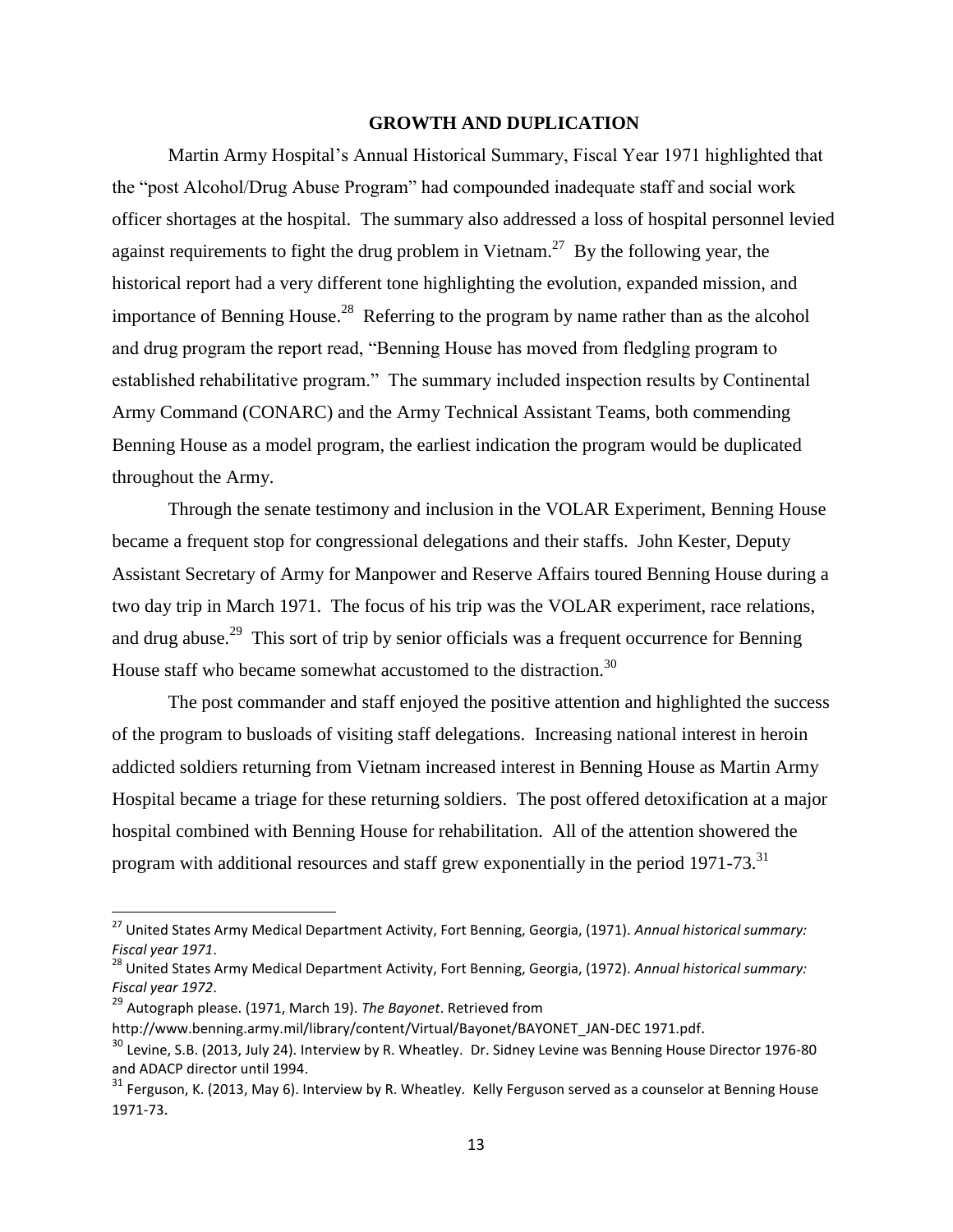Army Medical Command hosted several symposiums, training sessions, and conferences where drug abuse was part of the agenda. These sessions provided opportunities for clinicians to share ideas and included Benning House staff invited to share about their program. The halfway house concept and its origin were presented as part of the first Army Worldwide Drug Abuse Conference held in Washington D.C., September  $1971$ .<sup>32</sup> This event included a message from the Army Chief of Staff and others pledging their efforts to combat alcohol and drug abuse.<sup>33</sup>

Within 18 months of opening Benning House, replication of the idea was clearly underway. Stars and Stripes reported a halfway house in Vietnam to treat heroin addicted soldiers while still in the combat theater.<sup>34</sup> The Army Personnel Chief published a memorandum to Major Commands directing the development of "halfway house" facilities to support drug abuse programs with available resources until the Army could fund a program.<sup>35</sup> Continental Army Command (CONARC) developed a 109 page detailed plan called the "Headquarters, Continental Army Command Drug Abuse and Alcoholism Control Program" published in September  $1971.<sup>36</sup>$ 

The CONARC Headquarters viewed Benning House as a model worthy of duplication. Their published program laid out in great detail what the headquarters expected halfway houses to look like, and according to those who were there, it describing exactly what Benning House was at the time. The document defined a halfway house as "a self contained renovated structure" intended as "a live-in facility to house 20 drug dependent residents", directed duplicating the model across the Continental United States, and announced an appropriation of \$4.5 million in Program 8 Medical funds to establish 44 "halfway houses and rap centers" at specific locations. Details were specific and directive regarding furniture, equipment, meeting, and office space as well as staff required in each halfway house as well as an Alcohol and Drug Dependency Intervention Council (ADDIC) similar to the permanent council established by MG Talbott at Fort Benning.

 $32$  Adelman, J. D. (2013, August 9). Interview by R.A. Wheatley.

<sup>33</sup> DA holds alcohol, drug meeting.(1971, November 12). *The Bayonet*, Retrieved from

http://www.benning.army.mil/library/content/Virtual/Bayonet/BAYONET\_JAN-DEC 1971.pdf.

<sup>34</sup> Evans, D. (1971, July 15). The heads are down on skag-halfway house-road back from h. *Stars and stripes*. Retrieved from http://starsandstripes.newspaperarchive.com/.

<sup>35</sup> United States Continental Army Command, Fort Monroe, Virginia, (1971). *Annual historical summary: Fiscal year 1971*.

<sup>36</sup> United States (1971, September). *Headquarters United States Continental Army Command Drug Abuse & Alcoholism Control Program .* Fort Monroe, Virginia: Headquarters U.S. Continental Army Command.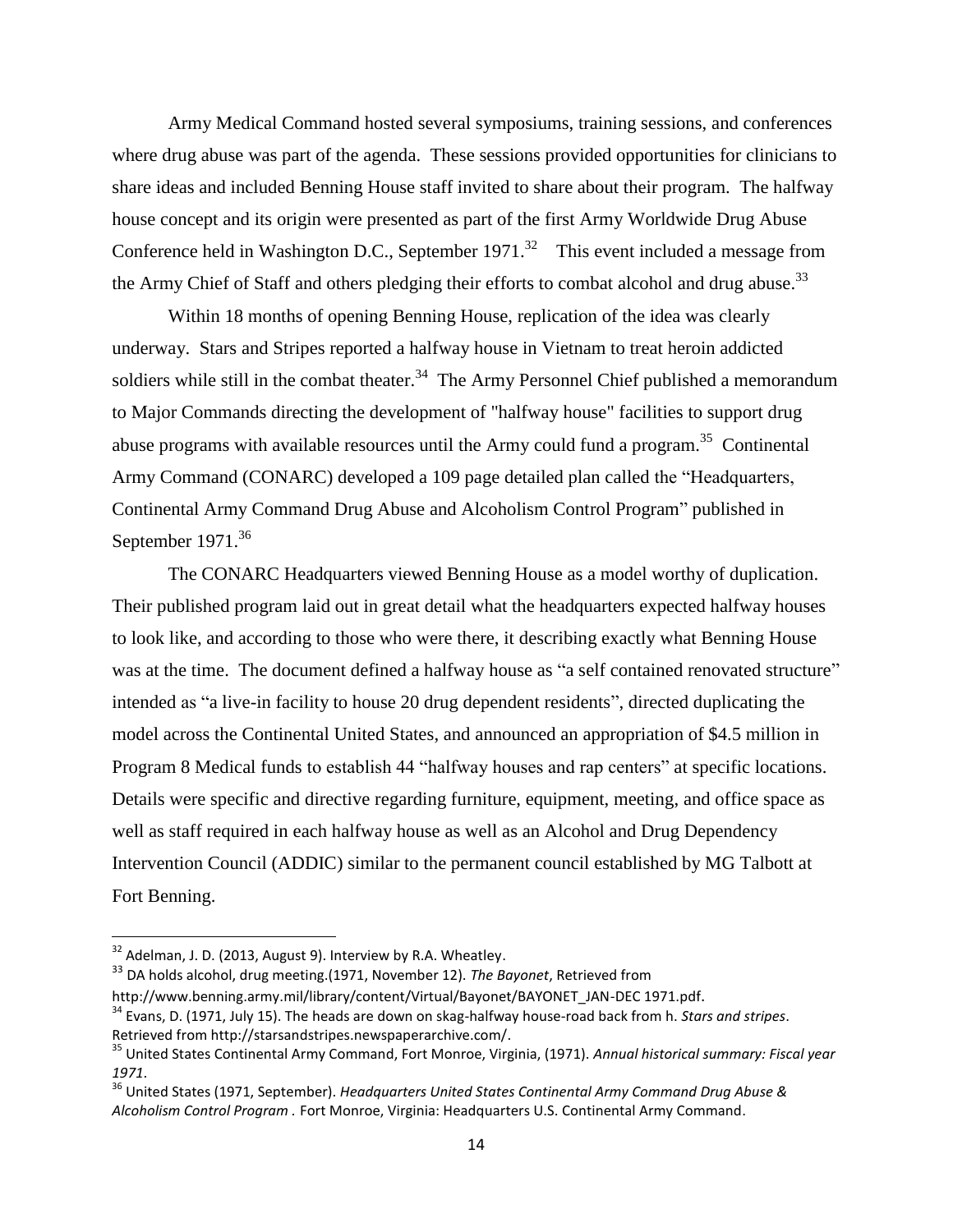Despite publishing specific details including the number of folding chairs and coffee pots, programs varied widely based on the local council, command emphasis, leadership, and community desires.<sup>37</sup> By the end of fiscal year 1971, Annual Historical Summaries described "well structured and innovative programs" at Forts Lee and Eustis, Virginia and Fort Lewis, Washington. These programs adapted the Benning House model to their respective military communities and "contributed much to the thinking that went into the later programs." <sup>38</sup>

Local differences suggest innovation and experimentation indicative of early Benning House. For example, the program at Fort Gordon, Georgia operated with what was described as a "spit shine" approach. Residents' time was structured, uniforms were inspected, physical fitness training began the day, and treatment had a military style throughout. On the other side of the spectrum Fort Eustis, Virginia allowed both staff and residents to wear civilian clothing, address each other by their first name, and sought to create a stress free atmosphere.

# **GEORGE TRICK AND SYNANON**

In fall of 1971 Major George Trick was assigned to replace Captain Adelman as the Clinical Director of Benning House. George Trick was a drug addict who had been nearly separated from the Army before a Synanon program in California helped him overcome his addiction.<sup>39</sup>

Evidence of the stigma among military officers with alcohol problems was significant at the time. A 1973 article co-written by Benning House founders Carl Segal and Daryl Conner indicated residents of the house in the first year were junior enlisted men and that the only officers who sought help were already in retirement.<sup>40</sup> During the same senate hearings where Carl Segal and Jim Adelman testified, Navy Captain Jim Baxter appeared in uniform against the desires of senior defense officials, causing great anxiety when the gold braid of his sleeve

<sup>37</sup> United States (1971, September). *Headquarters United States Continental Army Command Drug Abuse & Alcoholism Control Program .* Fort Monroe, Virginia: Headquarters U.S. Continental Army Command.

<sup>38</sup> United States Continental Army Command, Fort Monroe, Virginia, (1971). *Annual historical summary: Fiscal year 1971*.

<sup>&</sup>lt;sup>39</sup> Multiple interviews contributed to details about Major George Trick. Interviews with Jim Adelman, Daryl Conner, and Kelly Ferguson contributed most, but Dennis Horn, Myrtle Chalklie, Yvonne Weatherman, and several former residents who wish to remain anonymous added to understanding.

<sup>40</sup> Fiman, B. G., Conner, D. R., & Segal, A. C. (1973). A comprehensive alcoholism program in the army. *American Journal of Psychiatry*, *130*(5), 532.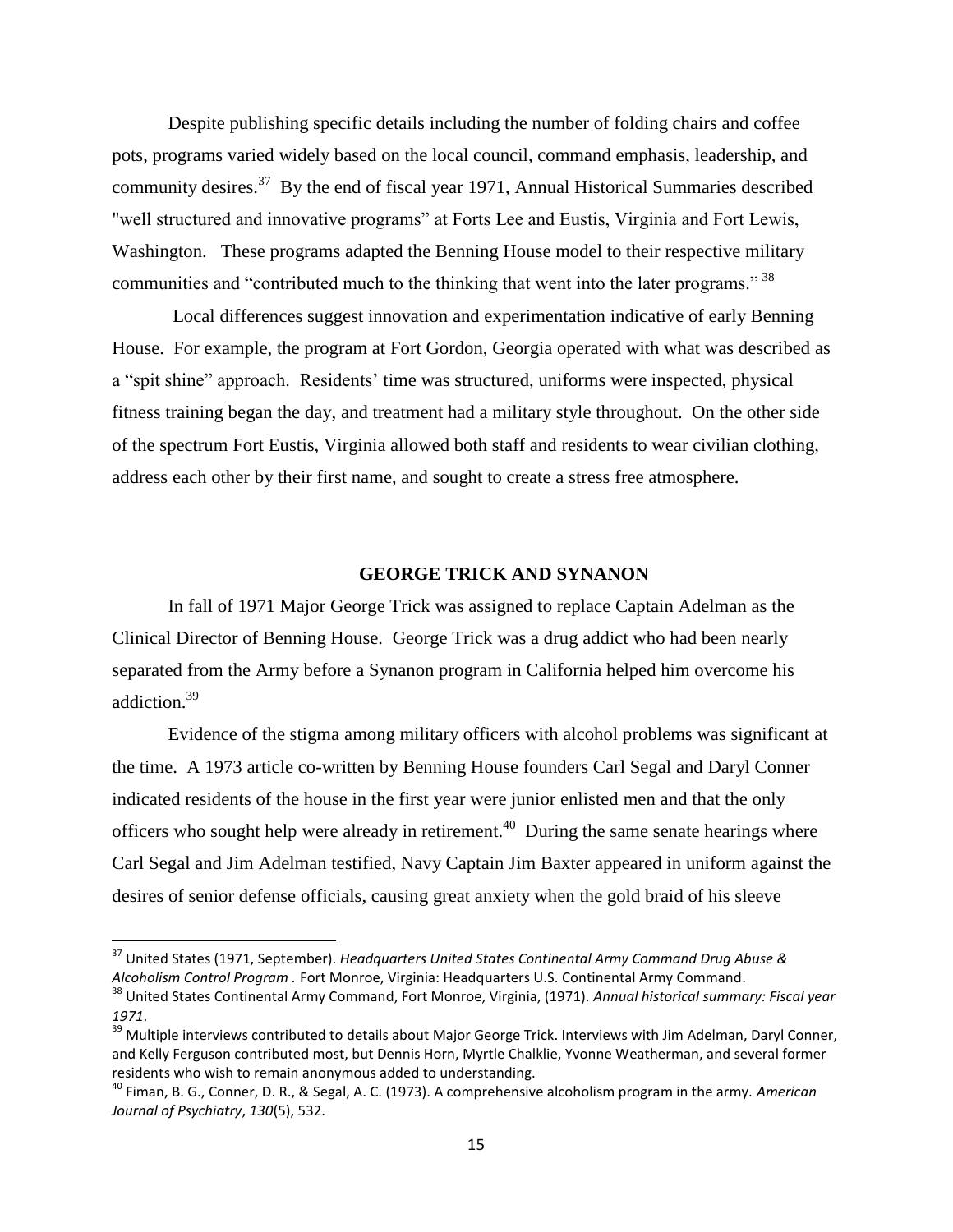appeared on the evening news. $^{41}$  The Icebreakers A.A. group formed in Long Beach, California as an "underground" meeting for senior military officers not listed in the local directory.<sup>42</sup> An officer with a known drug problem would have been extremely rare, suggesting Major Trick may very well have been the only U.S. Army field grade officer in recovery.

According to Rod Janzen, the Army considered Synanon as they struggled to solve the Vietnam drug problem.<sup>43</sup> The timing of George Trick's assignment provides plausibility to the assertion, but no Army records supporting it were located. Major Trick was 38 years old when the Army assigned him to the most established halfway house in the Army whether by coincidence or deliberately. He would have likely encountered Synanon sometime around 1970, a time referred to by William White as Synanon I in his description of the programs evolution.<sup>44</sup>

Major Trick considered Charles Dederich his mentor and often gave him credit as he introduced therapeutic methods at Benning House. George was tall and intimidating, sometimes using his rank and size to intimidate or evoke anger which he seemed to enjoy. Nearly everyone interviewed reacted similarly to questions about George Trick. He was referred to as crazy, a maniac, unconventional, a fanatic, and like a bull in a china shop. His treatment methods, taken directly from his Synanon experience, focused on "The Game" and "hot seat" therapy sessions. Residents participated in Interaction Groups at least three times per week. Staff meetings also followed "The Game" format and participation was mandatory for everyone working at Benning House. 45

To test potential residents willingness to change, especially command referrals seeking only to avoid discipline, Major Trick would require they shave their heads. Faced with dishonorable discharges if they failed treatment, most of the men complied. Despite his unusual tactics, George Trick was genuinely committed to helping people recover and believed completely in the methods he was sharing at Benning House. Kelly Ferguson was a counselor who worked for Major Trick and found him to be an effective and passionate clinical director. Kelly, a college educated draftee applied for a counselor position at Benning House in late 1971.

 $\overline{a}$ 

<sup>&</sup>lt;sup>41</sup> Olson, N. (2003). *With a lot of help from our friends: The politics of alcoholism*. New York, NY: Writers Club Press. <sup>42</sup> CJB. (2002, April 15). *A brief history of the icebreakers group*. Retrieved from

http://www.silkworth.net/aagrowth/ca\_IcebreakersGroup.html.

<sup>43</sup> Janzen, R. (2001). *The rise and fall of synanon: a california utopia*. (p. 2). Baltimore, MD: The John Hopkins Press.

<sup>44</sup> White, W.L. (1999). *Slaying the dragon: the history of addiction treatment and recovery in america*. Bloomington, IL: Chestnut Health Systems.

<sup>&</sup>lt;sup>45</sup> Ferguson, K. (2013, May 6). Interview by R. Wheatley.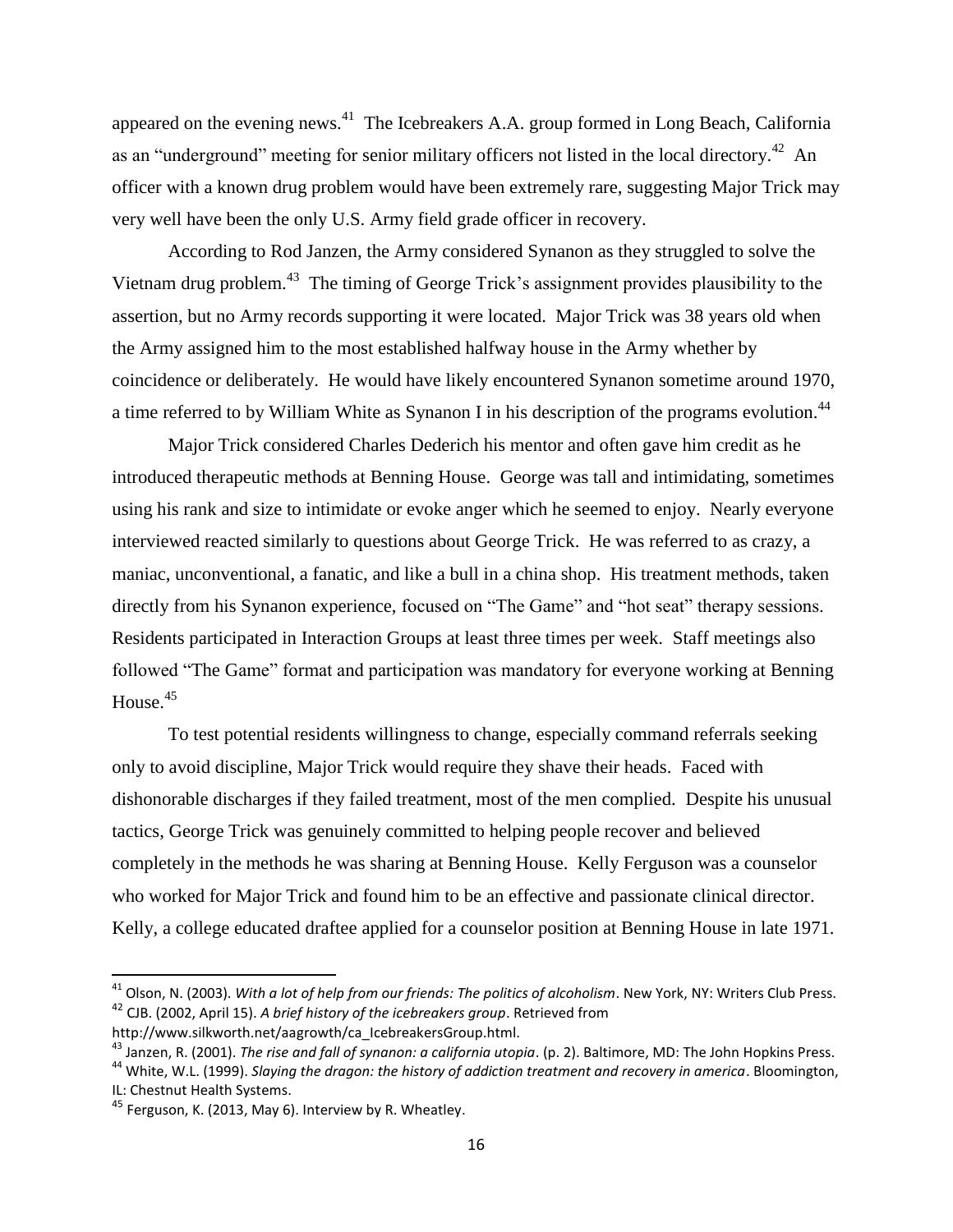He continues to work in substance abuse treatment today and attributes his career path to Major George Trick and experiences at Benning House.

Kelly shared a story that illustrates the character of Major George Trick. Kelly related that he was chronically late for work until one day when George confronted him about the behavior. Kelly committed to coming to work on time and agreed to shave his mustache as an outward symbol of his inward commitment. George smiled and agreed he too would shave his mustache to demonstrate his commitment to Kelly. This incident made an impact which Kelly Ferguson related over 40 years later, recalling that George Trick was not the usual leader, but completely committed to those he tried to help grow in recovery.<sup>46</sup>

Despite his commitment to the residents of Benning House, his methods clashed profoundly with the established program. Captain Jim Adelman was familiar with Alcoholics Anonymous and developed a program with emphasis on 12 step recovery. Two A.A. meetings a week were held at Benning House while several members volunteered at the house, some even became paid paraprofessionals as the program expanded. George's intense encounter groups contrasted with the culture of sharing experience, strength, and hope. Benning House had developed a relaxed environment marked by wearing civilian clothes and addressing each by first names. Benning House staff had developed a sort of refuge from military life and George sought to shake that up.

George Trick became clinical director at the peak of military and congressional interest in Benning House. Jim Henry became convinced senior officials would shut the program down after witnessing Major Trick's abrasive personality in high level meetings. Rather than close Benning House, his passion and confidence led to increasing interest as similar halfway houses sprang up, becoming the Army's preferred rehabilitation method.

<sup>46</sup> Ferguson, K. (2013, May 6). Interview by R. Wheatley.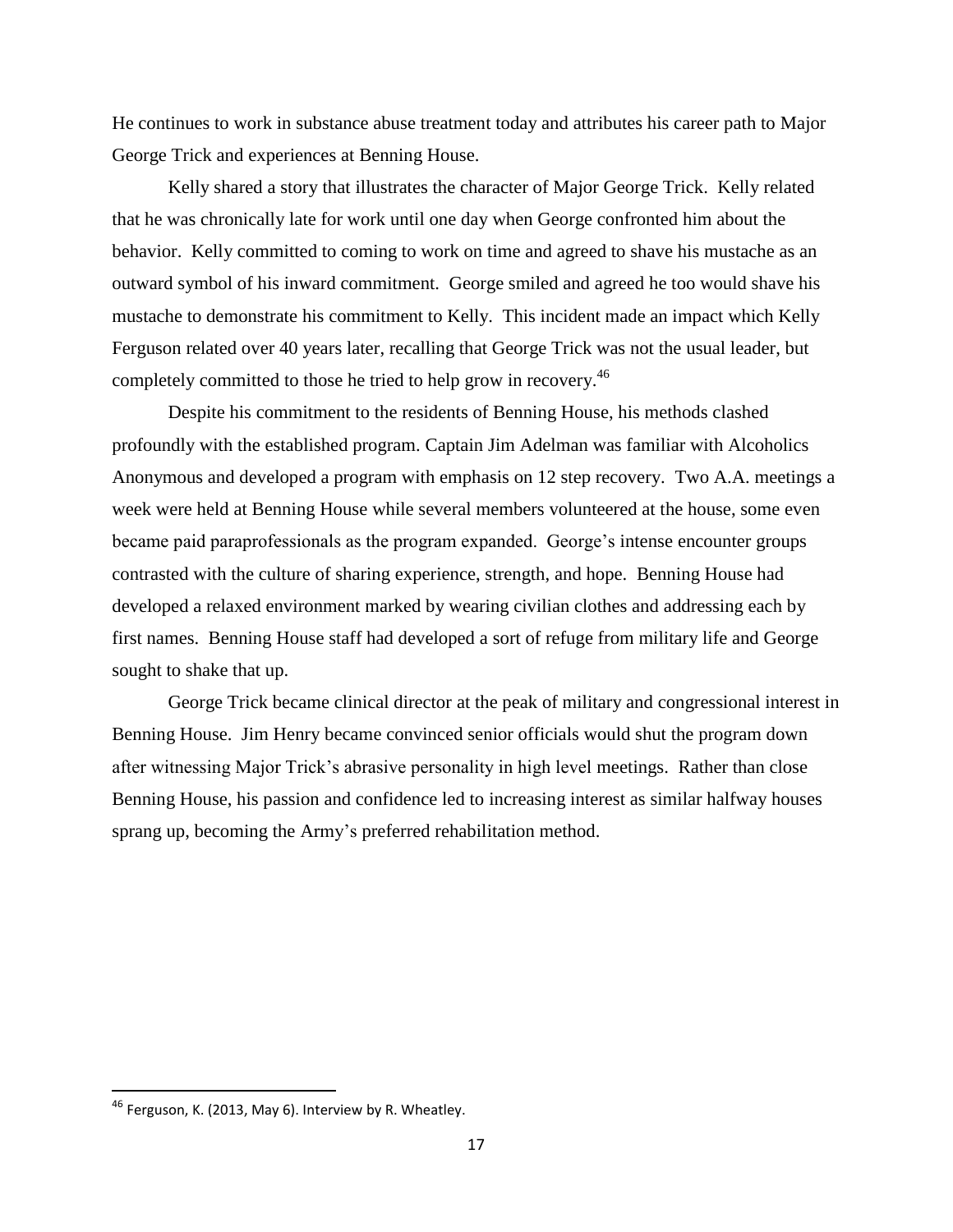

Jim Henry (L) and George Trick (R) at a Benning House graduation ceremony in 1972.

# **HALFWAY HOUSES CODIFIED IN REGULATION**

Benning House is an example of a grass roots initiative impacting the broader Army substance abuse program. The Department of the Army Circular 600-85 published in July 1972 established the Army Drug and Alcohol Prevention and Control Program (ADAPCP) as a "manpower conservation program" specifying the use of medical facilities for detoxification and "halfway houses" for rehabilitation. The publication defined a halfway house as a facility providing a structured environment for individuals who did not require inpatient care but were not yet ready to function on their own. The halfway house model born at Fort Benning became codified in regulation and remained the only rehabilitation facilities addressed in published U.S. Army guidance through five changes and updates until December 1981.<sup>47</sup>

# **EVOLUTION OF ARMY DRUG AND ALCOHOL PROGRAM**

The focus on substance abuse from 1971-74 resulted in manpower authorization increases for Army Alcohol and Drug Prevention and Control Programs (ADAPCP). Benning House benefited from increased management and clinical workers. The increases were primarily

<sup>47</sup> United States (1972, June). *Alcohol and drug abuse prevention and control program: Department of the army circular 600-85*. Washington DC: Headquarters, Dept. of the Army. Five consolidations, interim changes, and updates occurred before the December 1981 revision.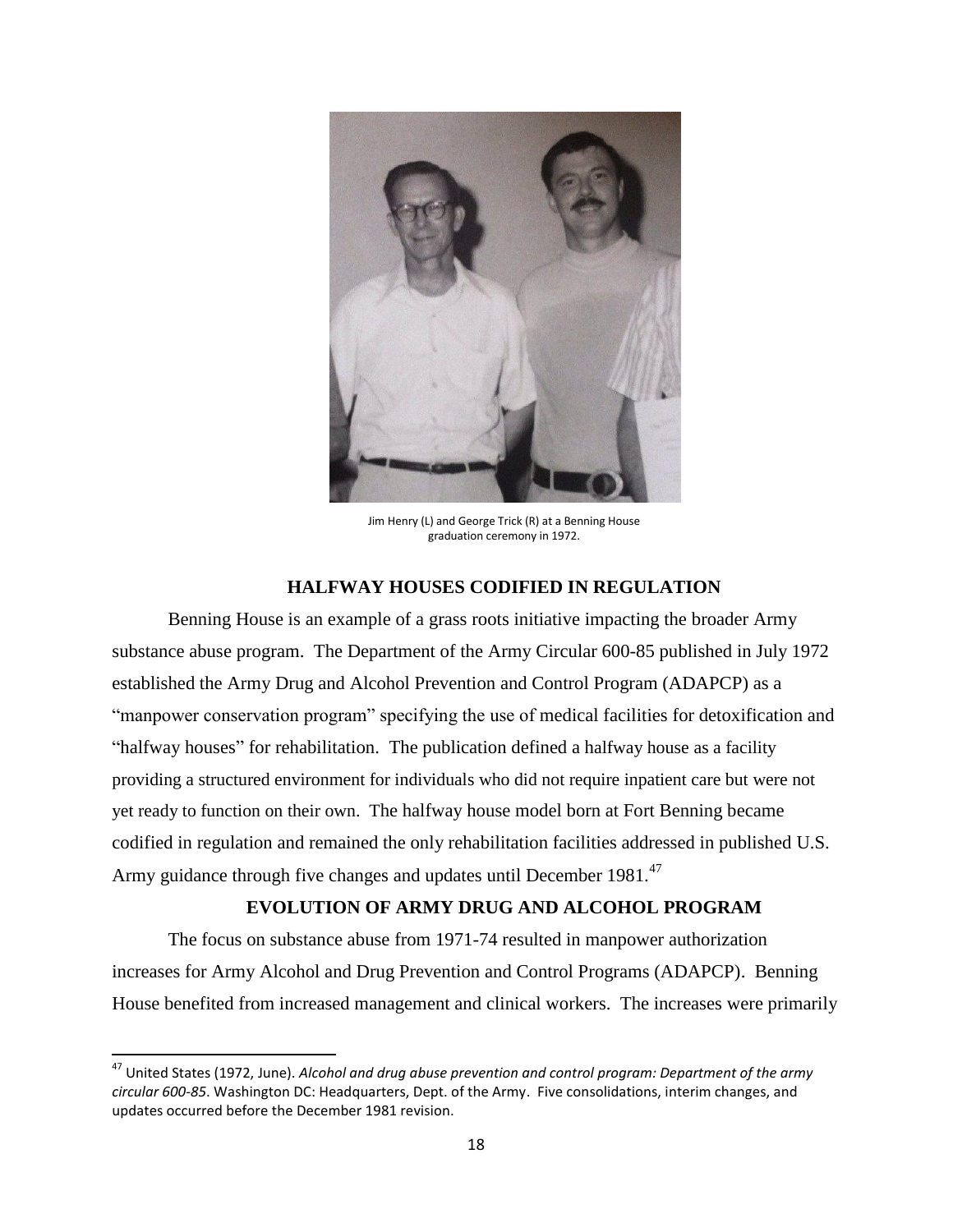civil service authorizations designed to provide greater continuity than uniformed personnel who were often transferred or deployed to Vietnam.<sup>48</sup>

As the Army alcohol and drug program evolved, Benning House itself began to lose its community based roots. First, lawmakers heard from Benning House staff about the devastating impact of alcohol and other drug abuse, which contributed to the law requiring Military Services to establish programs to treat alcoholism and drug abuse.<sup>49</sup> Complying with law, the Army developed ADAPCP, which now assumed operational control of Benning House itself providing increased guidance from the top. The grassroots community based organization became subordinate, falling under operational control of the program it helped establish by 1973.

Since the beginning of ADAPCP, lines between command and clinical responsibility were blurred. Commanders were responsible for the health and welfare of their soldiers while the medical community treated illnesses including alcoholism and drug addiction. Both management and clinical staff enjoyed manpower increases that came with focused attention. The Army program established an Alcohol and Drug Control Officer (ADCO) as the staff principal answering directly to the commander. Medical professionals were responsible for treatment methods and supervising personnel, placing clinical responsibility under Army Medical Command. This arrangement often created conflict between administrative and clinical leadership, which was the case at Fort Benning in 1974.

The Army regulation outlining the program established ADAPCP as a commander responsibility requiring a comprehensive community effort. The publication recommended a senior officer with troop experience serve as ADCO and chairman of the local council. The suggestion intended to place high potential leaders in charge of the program emphasizing its importance. In practice, at Fort Benning, the position was filled by officers nearing retirement or otherwise not selected to more prestigious posts such as Executive or Operations Officer. Conflict between the ADCO and clinical leaders escalated until several Benning House personnel were reassigned or departed the post in 1976.

# **PRIVATE SECTOR INFLUENCE**

Benning House hired Dr. Sidney Levine, a retired aviation officer and Psychology PhD. Sid Levine brought a more contemporary approach and moved the program away from any

 $^{48}$  Levine, S.B. (2013, July 24). Interview by R. Wheatley.

<sup>49</sup> United States (1971). *Public law 92-129, Title V: Identification and treatment of drug and alcohol dependent persons in the armed forces.*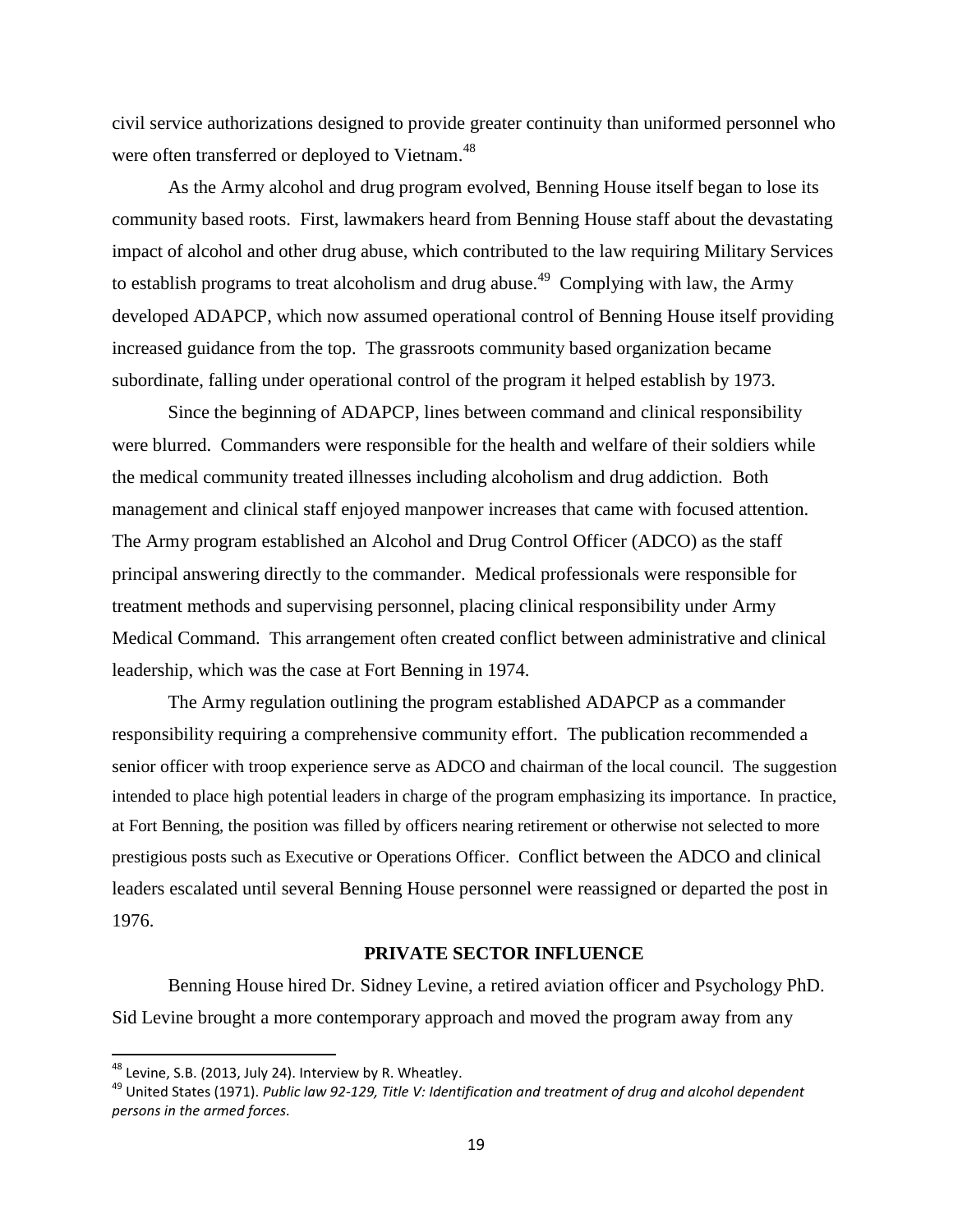remaining Synanon influences. He also implemented in-service training for staff and advocated for modern counseling and addiction treatment methods.

Early in the decade alcohol eclipsed drug abuse as the major focus with estimates that 60-80% of halfway house patients were alcohol connected by the end of  $1972$ <sup>50</sup> Imagined fears about society absorbing a generation of heroin addicts were subsiding and the reality that alcohol continued to be the main military readiness concern set the stage for the message from the alcoholism advocacy movement of the decade to resonate throughout the Army.

Feature articles about alcoholism including how to get help were prominent in the post newspaper through the mid-1970's suggesting a coordinated, proactive media campaign. Stories highlighting alcoholism as a treatable illness were consistently presented. For example, The Bayonet October 15, 1976 edition included a 15 page magazine insert sponsored by the National Institute of Alcohol Abuse and Alcoholism (NIAAA). In this edition, several articles appeared related to alcoholism including an interview with Dick Van Dyke who had participated among 52 prominent individuals in Operation Understanding, publicly acknowledging their recovery from alcoholism.<sup>51</sup>

Benning House continued many of its trademark community based approaches with residents taking responsibility for cleaning, maintenance, and conflict resolution while Dr. Levine also sought to bring ideas and innovations to Benning House from prominent private sector alcoholism experts. He invited Dr. Vernon Johnson and Father Joseph Martin to Fort Benning, both of which participated in conferences and toured Benning House in 1976.<sup>52</sup>

Budget constraints challenged many programs and the alcohol and drug abuse prevention program which rapidly expanded during the early part of the decade now faced significant manpower reductions. The updated Army Regulation 600-85 published in 1976, cut the halfway house (live in, work out) program to 30 days. The halfway house program, "for those who would respond better to the more structured and alcohol/drug free environment"<sup>53</sup> originally opened at Fort Benning as a 90 day live-in/work-out program.

l

<sup>50</sup> United States Continental Army Command, Fort Monroe, Virginia, (1972). *Annual historical summary: Fiscal year 1972*.

<sup>51</sup> Here's looking at you: the drinking America. (1976, October 15). *The Bayonet*. Retrieved from

http://www.benning.army.mil/library/content/Virtual/Bayonet/BAYONET\_JAN-DEC 1976.pdf.  $52$  Levine, S.B. (2013, July 24). Interview by R. Wheatley.

<sup>53</sup> United States (1976, May 1). *Alcohol and drug abuse prevention and control program: Army regulation 600-85*. Washington DC: Headquarters, Dept. of the Army.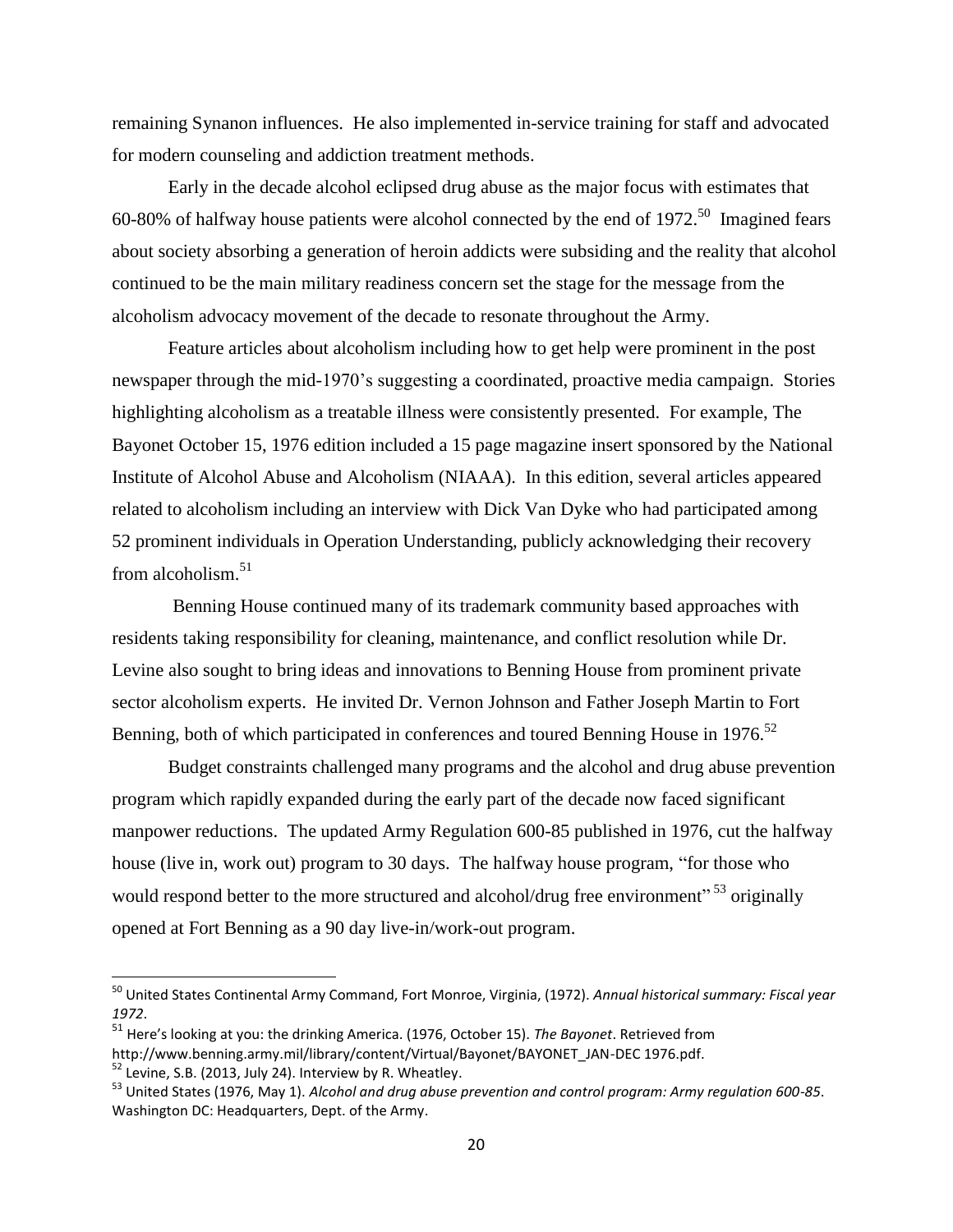Faced with tough budget and manpower decisions and emphasizing "return on investment", the Army Staff asked local installations to assess residential halfway houses to determine if they were the most efficient method to address the problem. Most clinicians at Fort Benning believed patients had greater chances for recovery if treatment began in the sanctuary of the halfway house. Dr. Levine also believed failure rates would be greater in an outpatient environment, but with guidance from the Pentagon, he set up a pilot study comparing Benning House to outpatient treatment in 1978.

The pilot sought to compare treatment outcomes defining success by four criteria reviewed one year following treatment. Service members who were (1) effectively functioning (2) free from alcohol, drug abuse and associated problems (3) benefited from treatment and (4) motivated to remain alcohol or drug free were considered successful cases. Comparing 63 Benning House residents and 167 outpatient soldiers, the results were that 79% of halfway house residents were declared successful and 74% of the outpatient soldiers met criteria for success. Dr. Levine concluded that outpatient treatment had an "acceptable" treatment outcome with significantly lower costs.<sup>54</sup>

Following the initial assessment, outpatient services were reorganized by spreading counselors across the nearly 200,000 square mile installation in what was termed the "Outreach Program". Soldiers were assigned to units in four remote sections of the post; Main Post, Sand Hill, Kelley Hill, and Harmony Church. Commanders and soldiers, who previously complained of the distance between services at Benning House and units, now embraced having their own counselors nearby.

Outpatient services combined with the outreach program declared a success rate of 88.5%. Commanders were happy about the changes, supporting their new relationships with counselors. Treatment outcomes and cost effectiveness supported the decision to permanently terminate Benning House residential program in late 1980 after a decade of service as the first alcohol and drug treatment program in the Army. The closure of Benning House was a local decision just as its opening had been.

Before Benning House actually closed, private sector influence and pressure to contain costs influenced the direction of army substance abuse treatment. The halfway house model as a

l

<sup>&</sup>lt;sup>54</sup> Levine, S.B. (2013, July 24). Interview by R. Wheatley. Statistical results supported by extracts of his report to Department of Army provided at the time of the interview.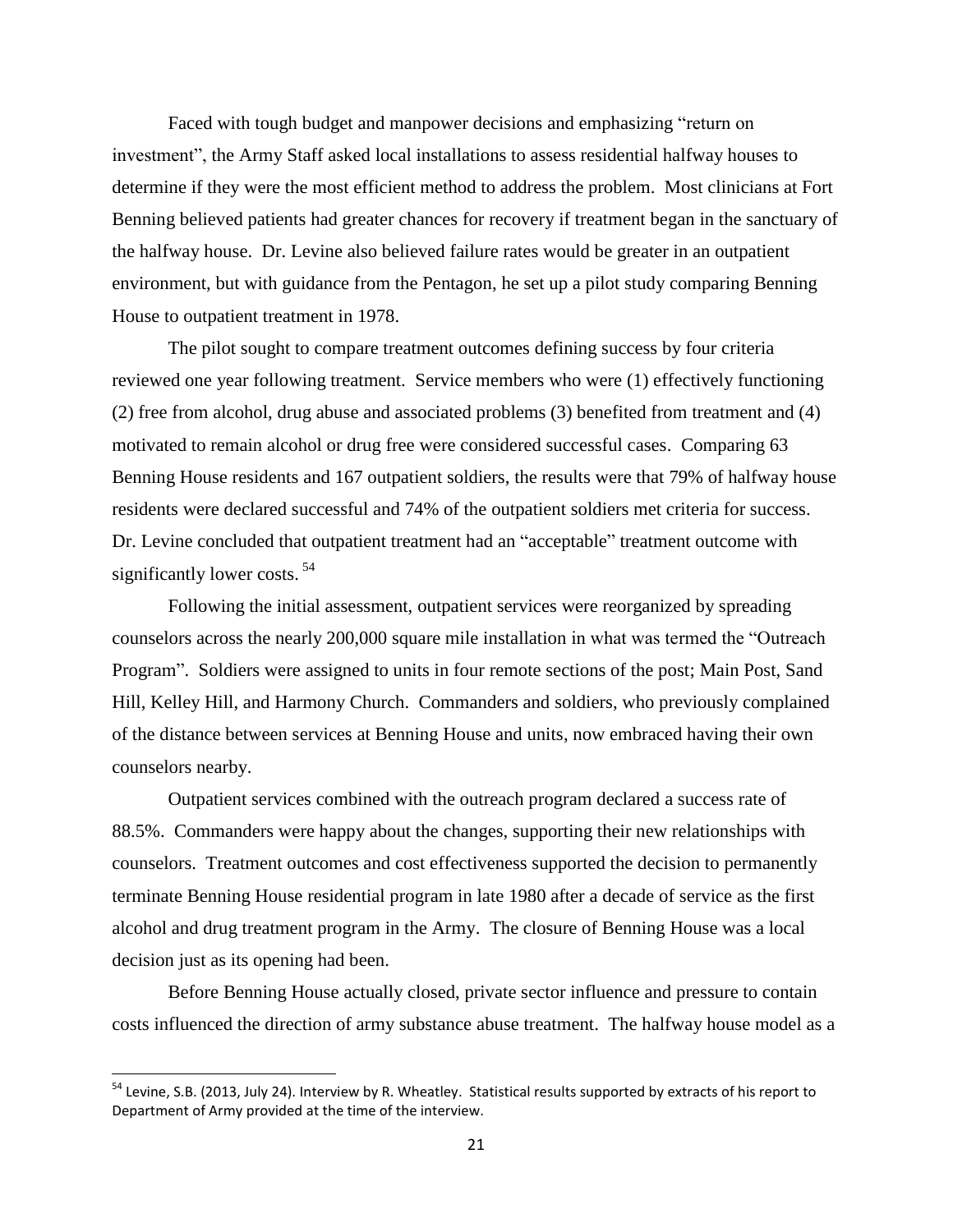"non-medical" residential facility was deliberately de-funded with the intent to place responsibility for treatment of substance abuse with the medical commander. The policy in Army Regulation 600-85 had solely addressed halfway houses as rehabilitation facilities. Now the policy shifted completely reading, "Non-medical treatment facilities, 'Half-way Houses' or other nonmedical treatment residential facilities programs outside MEDDAC operational supervision are not authorized and will not be provided ADAPCP resources."<sup>55</sup>

The halfway houses which provided a community based therapeutic environment for a decade were explicitly not authorized in the United States Army effective December 1981. This policy shift ultimately closed all halfway houses in favor of Residential Treatment Facilities (RTF). The first of these hospital based programs opened in November 1980 at William Beaumont Medical Center, Fort Bliss, Texas.<sup>56</sup>

### **CONCLUSION**

This research began as a growing curiosity about Benning House sparked by reading "With a Lot of Help from Our Friends"<sup>57</sup> and transcripts of the Senate Hearings described in the book.<sup>58</sup> Our history can sometimes hold lessons to inform the future or help us avoid past mistakes. Perhaps, now that this research has been consolidated from various basement archives and the memories of living witnesses, the history of Benning House can teach us something.

First, Benning House enjoyed command and community support. The program was based on balancing help for the soldier with unit readiness. Residents continued military service and received therapeutic help during evening hours and on weekends. Second, the program leveraged the recovery community, primarily local members of A.A. and N.A. Several residents became members of the local recovery community, some of which later served as volunteers or staff members. Successful residents became peer mentors for those new to Benning House. Many soldiers who completed the program remained involved if they stayed in the Fort Benning area and it is likely some who found recovery returned to their hometowns or other bases

<sup>55</sup> United States (1981, December 1). *Alcohol and drug abuse prevention and control program: Army regulation 600-85*. Washington DC: Headquarters, Dept. of the Army.

<sup>&</sup>lt;sup>56</sup> Silsby, H. D., Kruzich, D. J., Neptune, C., & Gouin, H. D. (1983). Establishment of the first us army alcoholism residential treatment facility in the continental united states. *Military Medicine*, *148*, 23.

<sup>57</sup> Olson, N. (2003). *With a lot of help from our friends: The politics of alcoholism*. New York, NY: Writers Club Press. <sup>58</sup> Senate Special Subcommittee on alcoholism and narcotics, of the Committee on Labor and Public Welfare, 91st Congress, 2nd session. (1970). *Examination of drug abuse and alcoholism in the armed forces.* p.800-827.